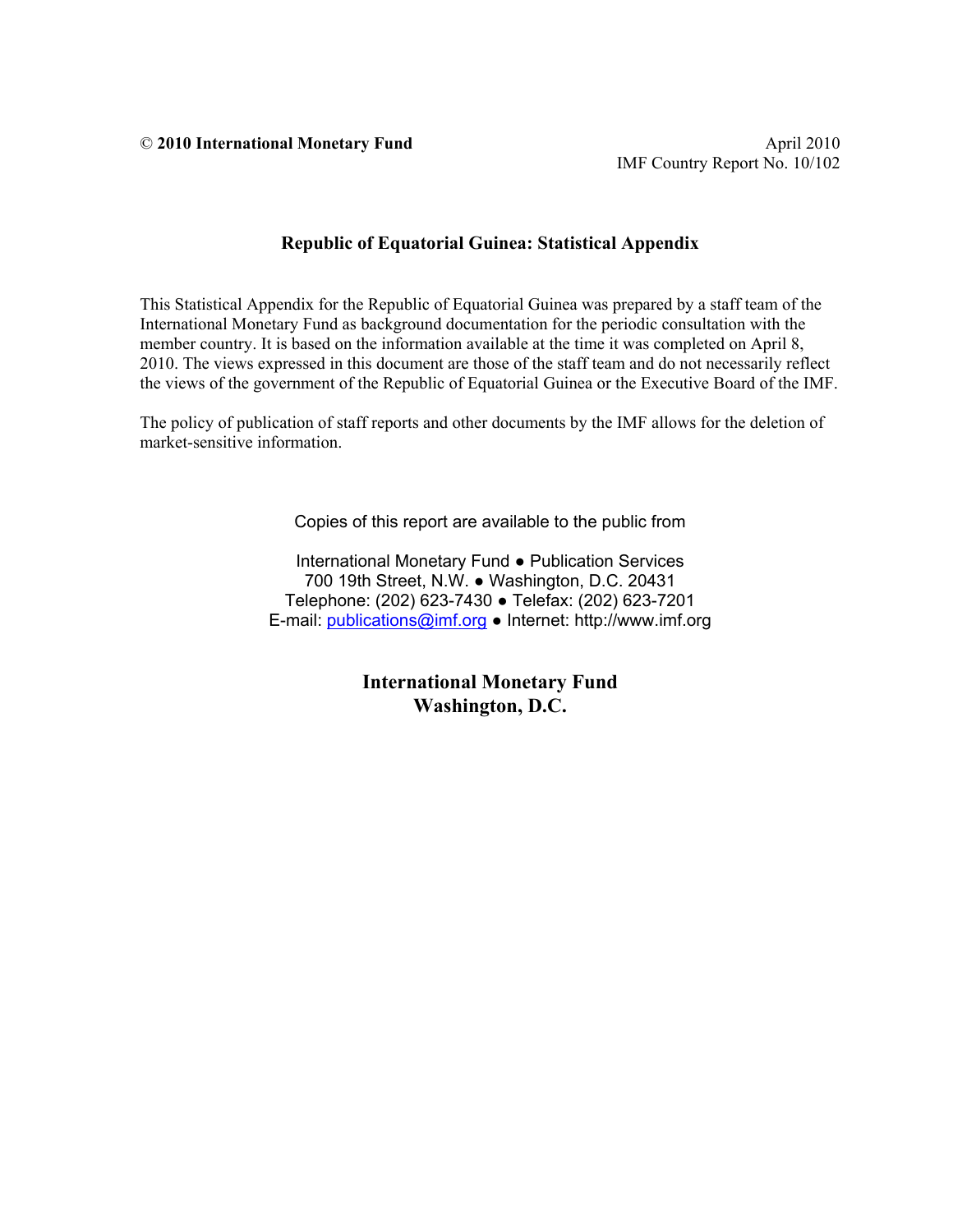#### INTERNATIONAL MONETARY FUND

## REPUBLIC OF EQUATORIAL GUINEA

### **Statistical Appendix**

## Prepared by the staff team comprised of Carol Baker (Head), Dimitre Milkov, and Marcos Poplawski Ribeiro

## Approved by Domenico Fanizza and Dhaneshwar Ghura

## April 8, 2010

### CONTENTS PAGE

| <b>TABLES</b>                                                          |               |
|------------------------------------------------------------------------|---------------|
|                                                                        | $\mathcal{L}$ |
|                                                                        |               |
|                                                                        |               |
|                                                                        |               |
|                                                                        |               |
|                                                                        |               |
|                                                                        |               |
|                                                                        |               |
|                                                                        |               |
|                                                                        |               |
|                                                                        |               |
|                                                                        |               |
|                                                                        |               |
|                                                                        |               |
| 15. External Medium- and Long-Term Outstanding Public Debt, 2004–09 16 |               |
|                                                                        |               |
|                                                                        |               |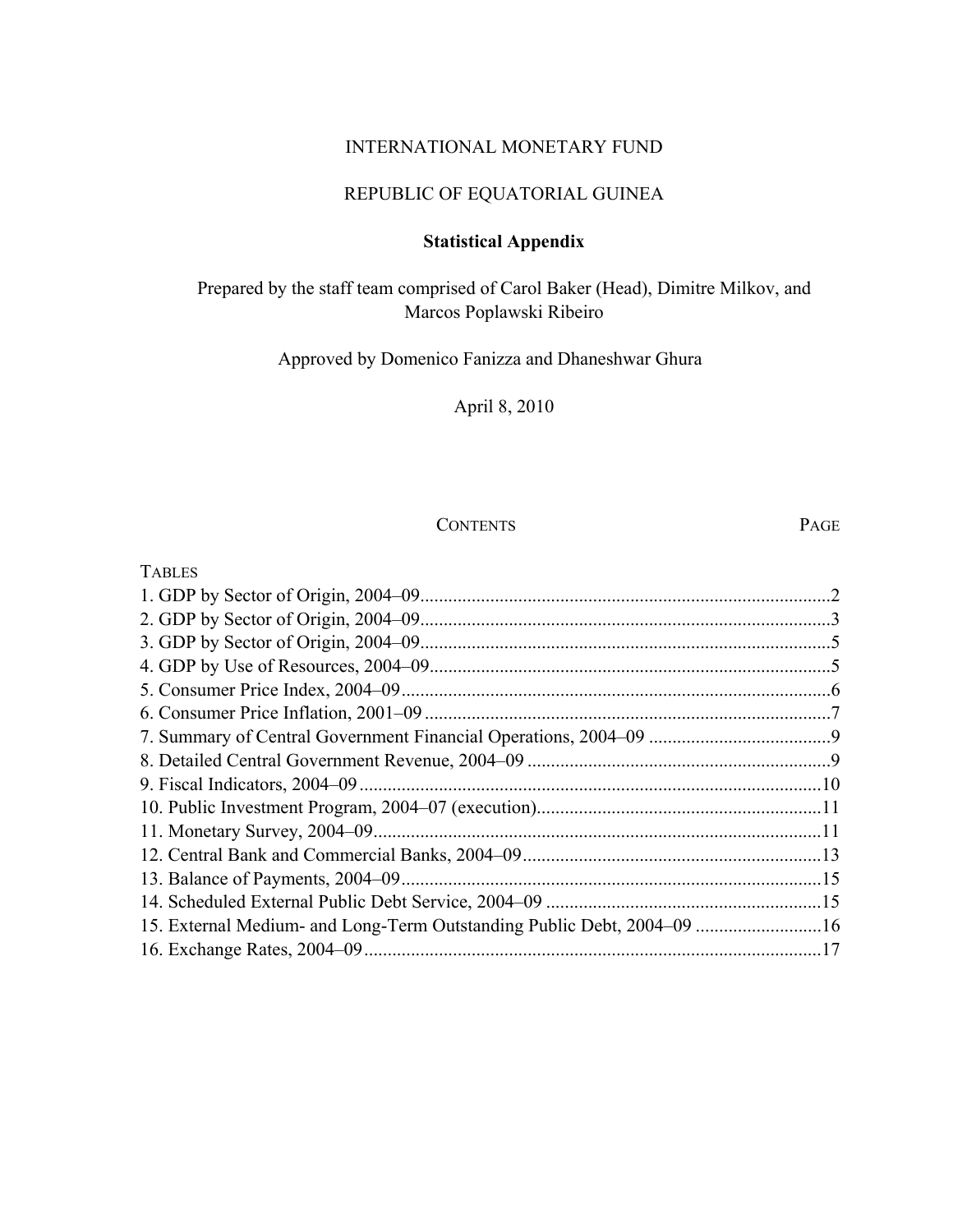|                              | 2004                             | 2005    | 2006    | 2007                       | 2008    | 2009<br>Est. |
|------------------------------|----------------------------------|---------|---------|----------------------------|---------|--------------|
|                              | (Billions of current CFA francs) |         |         |                            |         |              |
| Primary sector               | 2,309.2                          | 3,694.4 | 4,097.1 | 4,609.1                    | 6,311.7 | 3,575.5      |
| Non-oil                      | 111.9                            | 112.4   | 138.0   | 160.1                      | 163.6   | 181.7        |
| Agriculture                  | 75.3                             | 87.0    | 96.7    | 105.4                      | 115.1   | 129.5        |
| Forestry                     | 33.9                             | 22.4    | 38.0    | 51.1                       | 44.5    | 47.7         |
| Fishing                      | 2.7                              | 3.0     | 3.3     | 3.6                        | 4.0     | 4.5          |
| Oil                          | 2,197.3                          | 3,582.0 | 3,959.1 | 4,448.9                    | 6,148.1 | 3,393.8      |
| Secondary sector             | 324.2                            | 482.2   | 743.1   | 1,206.1                    | 1,692.2 | 1,889.3      |
| Manufacturing                | 156.9                            | 264.8   | 362.1   | 701.6                      | 1,033.3 | 775.0        |
| Oil derivatives              | 152.4                            | 259.3   | 355.4   | 693.3                      | 1,023.0 | 762.8        |
| Other manufacturing          | 4.6                              | 5.6     | 6.8     | 8.3                        | 10.3    | 12.2         |
| Electricity                  | 12.3                             | 16.6    | 24.0    | 30.9                       | 40.4    | 54.1         |
| Construction                 | 155.0                            | 200.7   | 356.9   | 473.5                      | 618.5   | 1,060.1      |
| <b>Tertiary sector</b>       | 104.4                            | 127.6   | 142.2   | 164.6                      | 188.0   | 240.5        |
| Trade and commerce           | 39.0                             | 45.1    | 50.4    | 55.4                       | 61.5    | 85.7         |
| Transport and communications | 5.4                              | 6.2     | 6.9     | 7.3                        | 8.1     | 9.5          |
| Finance and housing          | 8.7                              | 14.6    | 16.9    | 20.5                       | 27.0    | 34.7         |
| Public administration        | 34.9                             | 42.6    | 46.6    | 57.5                       | 64.5    | 76.0         |
| Other services               | 16.4                             | 19.0    | 21.3    | 23.9                       | 27.1    | 34.8         |
| GDP at factor costs          | 2,737.8                          | 4,304.1 | 4,982.3 | 5,979.7                    | 8,191.9 | 5,705.3      |
| Of which: non-oil GDP        | 540.5                            | 722.1   | 1,023.3 | 1,530.8                    | 2,043.9 | 2,311.5      |
| Import duties and subsidies  | 30.9                             | 30.2    | 39.1    | 47.1                       | 58.2    | 65.8         |
| GDP at market prices         | 2,768.7                          | 4,334.4 | 5,021.4 | 6,026.8                    | 8,250.2 | 5,771.2      |
| Of which: non-oil GDP        | 571.4                            | 752.3   | 1,062.3 | 1,577.9                    | 2,102.1 | 2,377.3      |
|                              |                                  |         |         | (Annual percentage change) |         |              |
| Primary sector               | 65.1                             | 60.0    | 10.9    | 12.5                       | 36.9    | $-43.4$      |
| Non-oil primary sector       | 20.6                             | 0.4     | 22.8    | 16.0                       | 2.2     | 11.0         |
| Agriculture                  | 7.5                              | 15.5    | 11.2    | 8.9                        | 9.2     | 12.5         |
| Forestry                     | 66.7                             | $-34.1$ | 69.9    | 34.6                       | $-13.0$ | 7.1          |
| Fishing                      | 11.9                             | 11.4    | 10.2    | 10.3                       | 10.5    | 13.0         |
| Oil sector                   | 68.2                             | 63.0    | 10.5    | 12.4                       | 38.2    | $-44.8$      |
| Secondary sector             | 65.1                             | 48.7    | 54.1    | 62.3                       | 40.3    | 11.6         |
| Manufacturing                | 38.5                             | 68.7    | 36.7    | 93.7                       | 47.3    | $-25.0$      |
| Oil derivatives              | 38.9                             | 70.2    | 37.1    | 95.1                       | 47.5    | $-25.4$      |
| Other manufacturing          | 24.6                             | 21.7    | 21.7    | 22.4                       | 24.5    | 17.8         |
| Electricity                  | 45.8                             | 35.2    | 44.2    | 29.0                       | 30.6    | 33.9         |
| Construction                 | 107.8                            | 29.5    | 77.8    | 32.7                       | 30.6    | 71.4         |
| Tertiary sector              | 16.6                             | 22.2    | 11.4    | 15.8                       | 14.2    | 27.9         |
| Trade and commerce           | 32.3                             | 15.8    | 11.8    | 9.9                        | 11.0    | 39.3         |
| Transport and communications | 8.5                              | 15.8    | 11.8    | 4.7                        | 11.0    | 17.8         |
| Finance and housing          | 60.3                             | 67.6    | 15.9    | 21.4                       | 31.4    | 28.6         |
| Public administration        | 1.0                              | 22.2    | 9.3     | 23.3                       | 12.1    | 17.8         |
| Other services               | 8.5                              | 15.8    | 11.8    | 12.5                       | 13.0    | 28.6         |
| GDP at factor costs          | 62.5                             | 57.2    | 15.8    | 20.0                       | 37.0    | $-30.4$      |
| Of which: non-oil GDP        | 42.7                             | 33.6    | 41.7    | 49.6                       | 33.5    | 13.1         |
| Import duties and subsidies  | $-0.4$                           | $-2.1$  | 29.2    | 20.5                       | 23.8    | 13.0         |
|                              |                                  |         |         |                            |         |              |
| GDP at market prices         | 61.4                             | 56.6    | 15.9    | 20.0                       | 36.9    | $-30.0$      |
| Of which: non-oil GDP        | 39.5                             | 31.7    | 41.2    | 48.5                       | 33.2    | 13.1         |

#### Table 1. Equatorial Guinea: GDP by Sector of Origin, 2004–09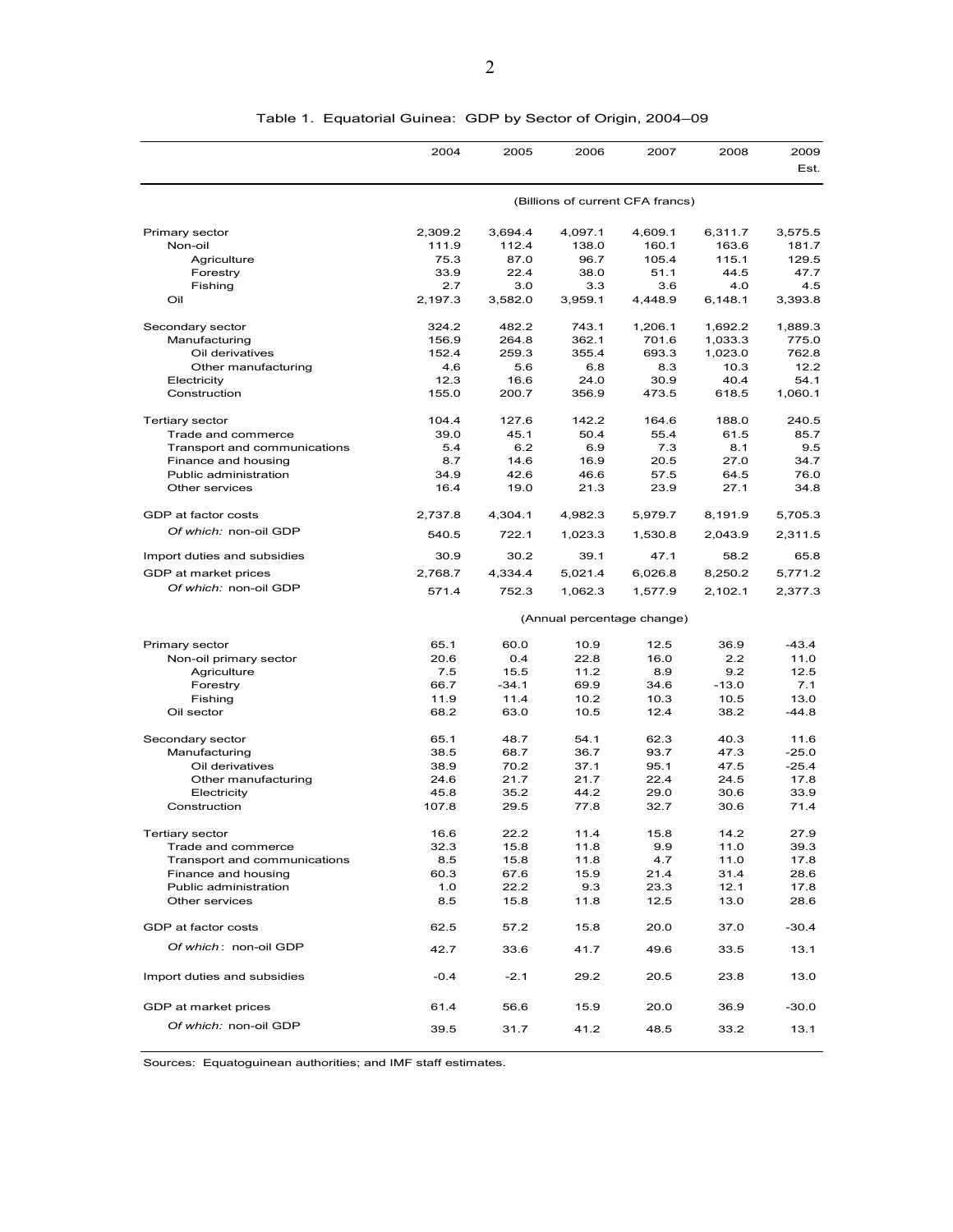|                              | 2004  | 2005  | 2006  | 2007  | 2008  | 2009<br>Est. |
|------------------------------|-------|-------|-------|-------|-------|--------------|
| Primary sector               | 83.4  | 85.2  | 81.6  | 76.5  | 76.5  | 62.0         |
| Non-oil                      | 4.0   | 2.6   | 2.7   | 2.7   | 2.0   | 3.1          |
| Agriculture                  | 2.7   | 2.0   | 1.9   | 1.7   | 1.4   | 2.2          |
| Forestry                     | 1.2   | 0.5   | 0.8   | 0.8   | 0.5   | 0.8          |
| Fishing                      | 0.1   | 0.1   | 0.1   | 0.1   | 0.0   | 0.1          |
| Oil                          | 79.4  | 82.6  | 78.8  | 73.8  | 74.5  | 58.8         |
| Secondary sector             | 11.7  | 11.1  | 14.8  | 20.0  | 20.5  | 32.7         |
| Manufacturing                | 5.7   | 6.1   | 7.2   | 11.6  | 12.5  | 13.4         |
| Oil derivatives              | 5.5   | 6.0   | 7.1   | 11.5  | 12.4  | 13.2         |
| Other manufacturing          | 0.2   | 0.1   | 0.1   | 0.1   | 0.1   | 0.2          |
| Electricity                  | 0.4   | 0.4   | 0.5   | 0.5   | 0.5   | 0.9          |
| Construction                 | 5.6   | 4.6   | 7.1   | 7.9   | 7.5   | 18.4         |
| <b>Tertiary sector</b>       | 3.8   | 2.9   | 2.8   | 2.7   | 2.3   | 4.2          |
| Trade and commerce           | 1.4   | 1.0   | 1.0   | 0.9   | 0.7   | 1.5          |
| Transport and communications | 0.2   | 0.1   | 0.1   | 0.1   | 0.1   | 0.2          |
| Finance and housing          | 0.3   | 0.3   | 0.3   | 0.3   | 0.3   | 0.6          |
| Public administration        | 1.3   | 1.0   | 0.9   | 1.0   | 0.8   | 1.3          |
| Other services               | 0.6   | 0.4   | 0.4   | 0.4   | 0.3   | 0.6          |
| Import duties and subsidies  | 1.1   | 0.7   | 0.8   | 0.8   | 0.7   | 1.1          |
| GDP at market prices         | 100.0 | 100.0 | 100.0 | 100.0 | 100.0 | 100.0        |
| Of which: non-oil GDP        | 20.6  | 17.4  | 21.2  | 26.2  | 25.5  | 41.2         |

Table 2. Equatorial Guinea: GDP by Sector of Origin, 2004–09 (Percent of GDP, based on nominal magnitudes)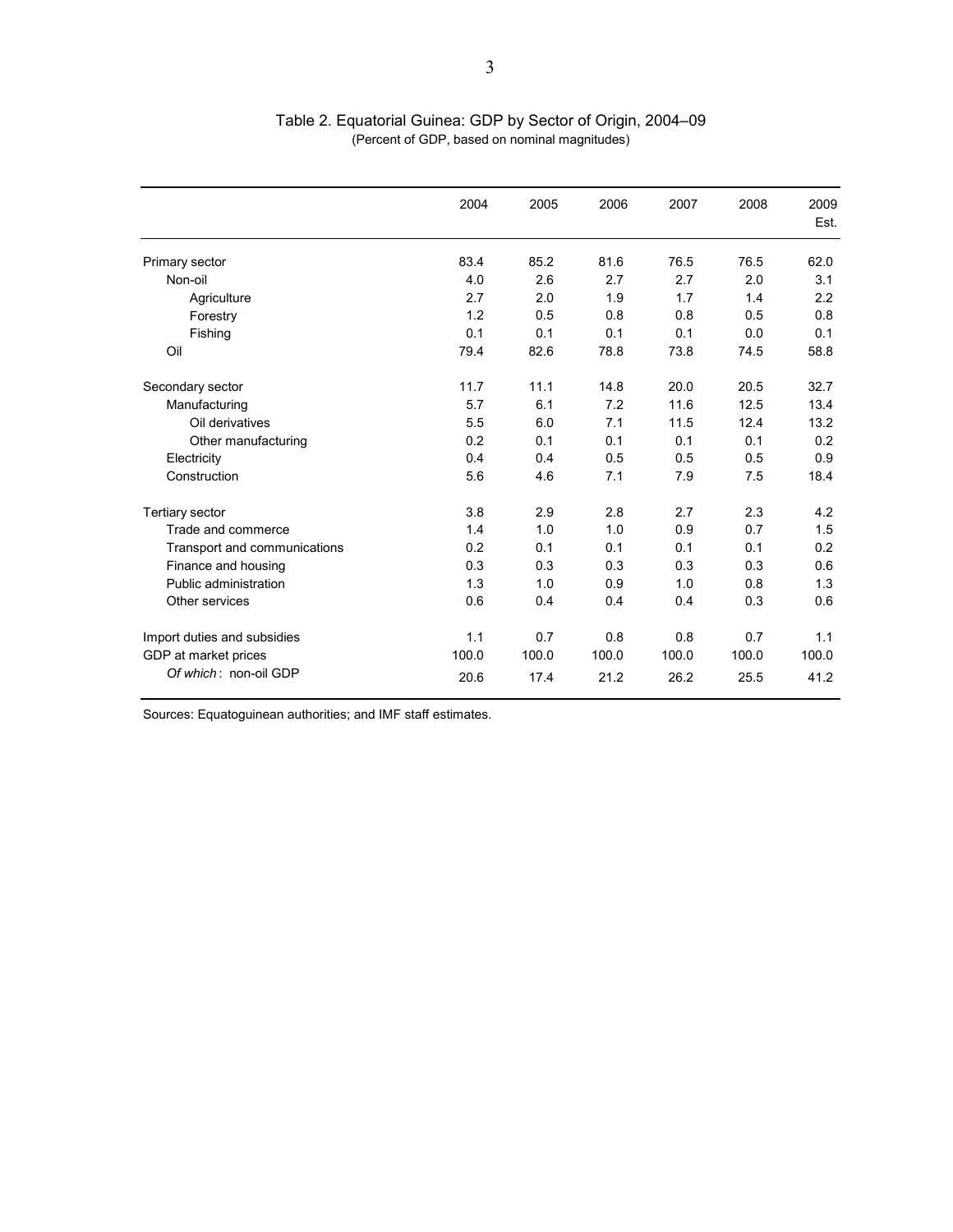|                              | 2004        | 2005                                          | 2006           | 2007           | 2008           | 2009<br>Est.   |  |  |
|------------------------------|-------------|-----------------------------------------------|----------------|----------------|----------------|----------------|--|--|
|                              |             | (Billions of CFA francs in 2000 prices)       |                |                |                |                |  |  |
|                              |             |                                               |                |                |                |                |  |  |
| Primary sector               | 2,300.1     | 2,458.3                                       | 2,312.7        | 2,586.1        | 2,759.3        | 2,588.7        |  |  |
| Non-oil                      | 95.1        | 104.9                                         | 108.8          | 119.6          | 118.1          | 121.6          |  |  |
| Agriculture                  | 54.2        | 58.7                                          | 62.5           | 65.0           | 67.4           | 70.8           |  |  |
| Forestry                     | 38.7<br>2.2 | 43.8                                          | 43.8           | 52.1           | 47.9           | 47.9           |  |  |
| Fishing<br>Oil               | 2,205.0     | 2.3<br>2,353.4                                | 2.5<br>2,203.9 | 2.6<br>2,466.4 | 2.8<br>2.641.2 | 2.9<br>2,467.1 |  |  |
|                              |             |                                               |                |                |                |                |  |  |
| Secondary sector             | 315.3       | 411.0                                         | 584.1          | 945.3          | 1,150.3        | 1,511.0        |  |  |
| Manufacturing                | 172.7       | 225.7                                         | 259.5          | 523.0          | 622.4          | 677.3          |  |  |
| Oil derivatives              | 168.8       | 221.2                                         | 254.1          | 516.9          | 615.1          | 669.3          |  |  |
| Other manufacturing          | 3.9         | 4.6                                           | 5.4            | 6.2            | 7.3            | 8.1            |  |  |
| Electricity                  | 10.6        | 14.4                                          | 20.8           | 24.9           | 31.1           | 38.9           |  |  |
| Construction                 | 132.0       | 170.9                                         | 303.9          | 397.4          | 496.7          | 794.8          |  |  |
| <b>Tertiary sector</b>       | 78.8        | 93.8                                          | 101.4          | 112.9          | 124.0          | 148.7          |  |  |
| Trade and commerce           | 31.1        | 34.4                                          | 36.8           | 38.4           | 40.9           | 53.1           |  |  |
| Transport and communications | 3.4         | 3.7                                           | 4.0            | 4.0            | 4.2            | 4.6            |  |  |
| Finance and housing          | 7.7         | 12.6                                          | 13.9           | 16.1           | 20.3           | 24.4           |  |  |
| Public administration        | 22.0        | 26.9                                          | 29.4           | 35.9           | 38.6           | 42.5           |  |  |
| Other services               | 14.6        | 16.2                                          | 17.3           | 18.5           | 20.0           | 24.0           |  |  |
| GDP at factor costs          | 2,694.2     | 2,963.2                                       | 2,998.3        | 3,644.3        | 4,033.6        | 4,248.4        |  |  |
| Of which: non-oil GDP        | 489.2       | 609.7                                         | 794.3          | 1,177.9        | 1,392.4        | 1,781.3        |  |  |
| Import duties and subsidies  | 21.7        | 17.6                                          | 20.0           | 20.9           | 23.3           | 24.5           |  |  |
| GDP at market prices         | 2,716.0     | 2,980.7                                       | 3,018.3        | 3.665.2        | 4.056.9        | 4,273.0        |  |  |
| Of which: non-oil GDP        | 511.0       | 627.3                                         | 814.4          | 1,198.7        | 1,415.7        | 1,805.8        |  |  |
|                              |             | (Annual percentage change in constant prices) |                |                |                |                |  |  |
| Primary sector               | 13.3        | 6.9                                           | $-5.9$         | 11.8           | 6.7            | $-6.2$         |  |  |
| Non-oil                      | 0.8         | 10.3                                          | 3.7            | 10.0           | $-1.3$         | 3.0            |  |  |
| Agriculture                  | $-1.1$      | 8.4                                           | 6.4            | 4.0            | 3.8            | 5.0            |  |  |
| Forestry                     | 3.2         | 13.2                                          | 0.0            | 18.8           | $-8.0$         | 0.0            |  |  |
| Fishing                      | 6.9         | 6.4                                           | 5.2            | 5.3            | 6.5            | 5.5            |  |  |
| Oil                          | 13.9        | 6.7                                           | $-6.4$         | 11.9           | 7.1            | -6.6           |  |  |
| Secondary sector             | 55.1        | 30.3                                          | 42.1           | 61.8           | 21.7           | 31.4           |  |  |
| Manufacturing                | 30.6        | 30.7                                          | 15.0           | 101.6          | 19.0           | 8.8            |  |  |
| Oil derivatives              |             |                                               |                |                |                |                |  |  |
| Other manufacturing          | 20.6        | 17.7                                          | 17.7           | 14.4           | 19.2           | 10.0           |  |  |
| Electricity                  | 41.8        | 35.2                                          | 44.2           | 20.0           | 25.0           | 25.0           |  |  |
| Construction                 | 107.8       | 29.5                                          | 77.8           | 30.8           | 25.0           | 60.0           |  |  |
| I ertiary sector             | 14.9        | 19.1                                          | 8.1            | 11.3           | 9.9            | 19.8           |  |  |
| Trade and commerce           | 27.3        | 10.8                                          | 6.8            | 4.4            | 6.4            | 30.0           |  |  |
| Transport and communications | 3.5         | 10.8                                          | 6.8            | $-0.3$         | 6.4            | 10.0           |  |  |
| Finance and housing          | 55.3        | 62.6                                          | 10.9           | 15.9           | 26.0           | 20.0           |  |  |
| Public administration        | 1.0         | 22.2                                          | 9.3            | 22.3           | 7.5            | 10.0           |  |  |
| Other services               | 3.1         | 11.1                                          | 6.8            | 6.5            | 8.3            | 20.0           |  |  |
| GDP at factor costs          | 39.1        | 10.0                                          | 1.2            | 21.5           | 10.7           | 5.3            |  |  |
| Of which: non-oil GDP        | 33.6        | 24.6                                          | 30.3           | 48.3           | 18.2           | 27.9           |  |  |
| Import duties and subsidies  | $-31.4$     | $-19.2$                                       | 14.0           | 4.2            | 11.4           | 5.5            |  |  |
| GDP at market prices         | 38.0        | 9.7                                           | 1.3            | 21.4           | 10.7           | 5.3            |  |  |
| Of which: non-oil GDP        | 28.4        | 22.8                                          | 29.8           | 47.2           | 18.1           | 27.6           |  |  |
|                              |             |                                               |                |                |                |                |  |  |

| Table 3. Equatorial Guinea: GDP by Sector of Origin, 2004–09 |
|--------------------------------------------------------------|
|                                                              |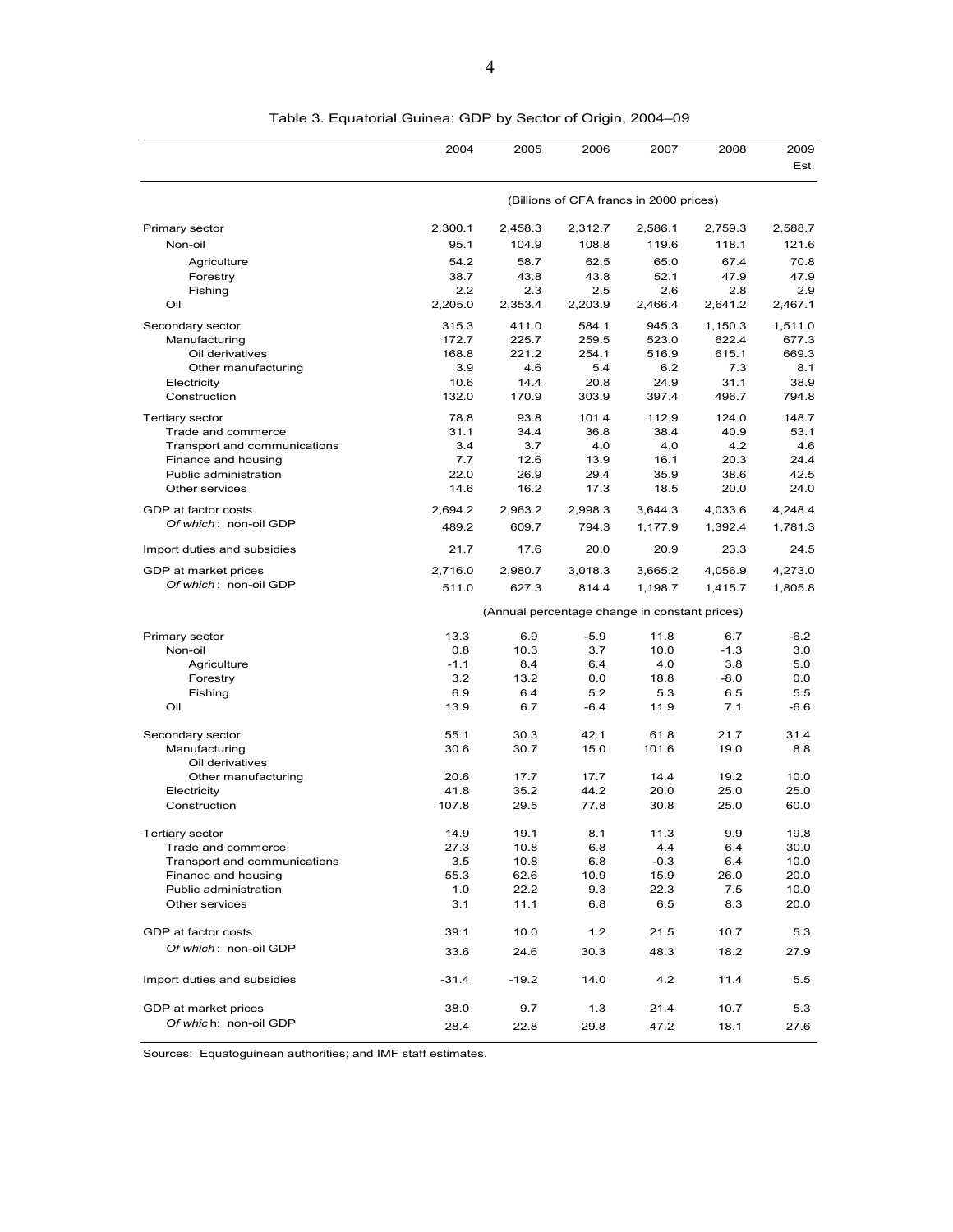|                                                                                                        | 2004                                               | 2005                                                    | 2006                                                | 2007                                                   | 2008                                                    | 2009<br>Est.                                            |
|--------------------------------------------------------------------------------------------------------|----------------------------------------------------|---------------------------------------------------------|-----------------------------------------------------|--------------------------------------------------------|---------------------------------------------------------|---------------------------------------------------------|
|                                                                                                        |                                                    | (Billions of CFA francs)                                |                                                     |                                                        |                                                         |                                                         |
| Domestic demand                                                                                        | 1,795.7                                            | 2,435.4                                                 | 2,327.0                                             | 2,916.7                                                | 4351.6                                                  | 5069.2                                                  |
| Resource balance<br>Exports of goods and nonfactor services<br>Imports of goods and nonfactor services | 973.0<br>2,495.4<br>$-1,522.5$                     | 1,898.9<br>3,789.0<br>$-1,890.1$                        | 2,694.4<br>4,356.5<br>$-1,662.1$                    | 3,110.1<br>4,935.5<br>$-1,825.4$                       | 3898.5<br>6502.2<br>$-2603.6$                           | 702.0<br>4036.9<br>$-3335.0$                            |
| Gross domestic product                                                                                 | 2.768.7                                            | 4,334.4                                                 | 5,021.4                                             | 6.026.8                                                | 8250.2                                                  | 5771.2                                                  |
| Net factor income from abroad<br>Public<br>Private                                                     | $-1,547.5$<br>$-3.5$<br>$-1,544.0$                 | $-2,133.3$<br>$-7.1$<br>$-2,126.1$                      | $-2,321.6$<br>$-3.4$<br>$-2,318.3$                  | $-2,828.7$<br>$-3.7$<br>$-2,825.0$                     | $-3113.4$<br>0.0<br>$-3113.4$                           | $-1573.0$<br>$-7.0$<br>$-1566.0$                        |
| Gross national product                                                                                 | 1,221.2                                            | 2,201.1                                                 | 2,699.8                                             | 3,198.1                                                | 5136.8                                                  | 4198.1                                                  |
| Unrequited transfers<br>Private<br>Public                                                              | $-24.3$<br>10.6<br>$-34.8$                         | $-35.2$<br>10.6<br>$-45.7$                              | $-17.6$<br>$-1.5$<br>$-16.0$                        | $-21.9$<br>$-1.5$<br>$-20.4$                           | $-36.1$<br>$-1.5$<br>$-34.6$                            | $-49.9$<br>$-5.1$<br>$-44.7$                            |
| Gross disposable income                                                                                | 1,196.9                                            | 2,165.9                                                 | 2,682.2                                             | 3,176.2                                                | 5100.7                                                  | 4148.3                                                  |
| Consumption<br>Public<br>Private                                                                       | 584.9<br>81.3<br>503.5                             | 707.8<br>118.6<br>589.2                                 | 696.3<br>128.1<br>568.1                             | 790.7<br>137.9<br>652.8                                | 2218.1<br>219.7<br>1998.3                               | 2376.9<br>224.8<br>2152.1                               |
| National savings                                                                                       | 612.0                                              | 1,458.1                                                 | 1,986.0                                             | 2,385.5                                                | 2882.6                                                  | 1771.3                                                  |
| Gross capital formation<br>Public<br>Private<br>Oil<br>Non-oil<br>Change in Inventories                | 1,210.8<br>363.0<br>757.4<br>674.5<br>82.9<br>90.4 | 1,727.7<br>446.0<br>1,185.6<br>1,082.3<br>103.3<br>96.1 | 1,630.7<br>759.8<br>815.0<br>678.0<br>137.0<br>55.9 | 2,126.0<br>1,018.8<br>989.9<br>822.3<br>167.6<br>117.3 | 2133.5<br>1391.5<br>948.8<br>729.9<br>219.0<br>$-206.8$ | 2692.3<br>2482.3<br>991.0<br>615.7<br>375.3<br>$-781.0$ |
| External current account                                                                               | $-598.8$                                           | $-269.5$                                                | 355.2                                               | 259.5                                                  | 749.1                                                   | $-920.9$                                                |
|                                                                                                        |                                                    |                                                         | (Percent of GDP)                                    |                                                        |                                                         |                                                         |
| Domestic demand                                                                                        | 64.9                                               | 56.2                                                    | 46.3                                                | 48.4                                                   | 52.7                                                    | 87.8                                                    |
| Resource balance<br>Net factor income from abroad<br>Unrequited transfers                              | 35.1<br>$-55.9$<br>$-0.9$                          | 43.8<br>$-49.2$<br>$-0.8$                               | 53.7<br>$-46.2$<br>$-0.4$                           | 51.6<br>$-46.9$<br>$-0.4$                              | 47.3<br>$-37.7$<br>$-0.4$                               | 12.2<br>$-27.3$<br>$-0.9$                               |
| Gross disposable income                                                                                | 43.2                                               | 50.0                                                    | 53.4                                                | 52.7                                                   | 61.8                                                    | 71.9                                                    |
| Consumption<br>Public<br>Private                                                                       | 21.1<br>2.9<br>18.2                                | 16.3<br>2.7<br>13.6                                     | 13.9<br>2.6<br>11.3                                 | 13.1<br>2.3<br>10.8                                    | 26.9<br>2.7<br>24.2                                     | 41.2<br>3.9<br>37.3                                     |
| National savings                                                                                       | 22.1                                               | 33.6                                                    | 39.5                                                | 39.6                                                   | 34.9                                                    | 30.7                                                    |
| Gross fixed capital formation<br>Public<br>Private                                                     | 43.7<br>13.1<br>27.4                               | 39.9<br>10.3<br>27.4                                    | 32.5<br>15.1<br>16.2                                | 35.3<br>16.9<br>16.4                                   | 25.9<br>16.9<br>11.5                                    | 46.7<br>43.0<br>17.2                                    |
| External current account                                                                               | $-21.6$                                            | $-6.2$                                                  | 7.1                                                 | 4.3                                                    | 9.1                                                     | $-16.0$                                                 |

Table 4. Equatorial Guinea: GDP by Use of Resources, 2004–09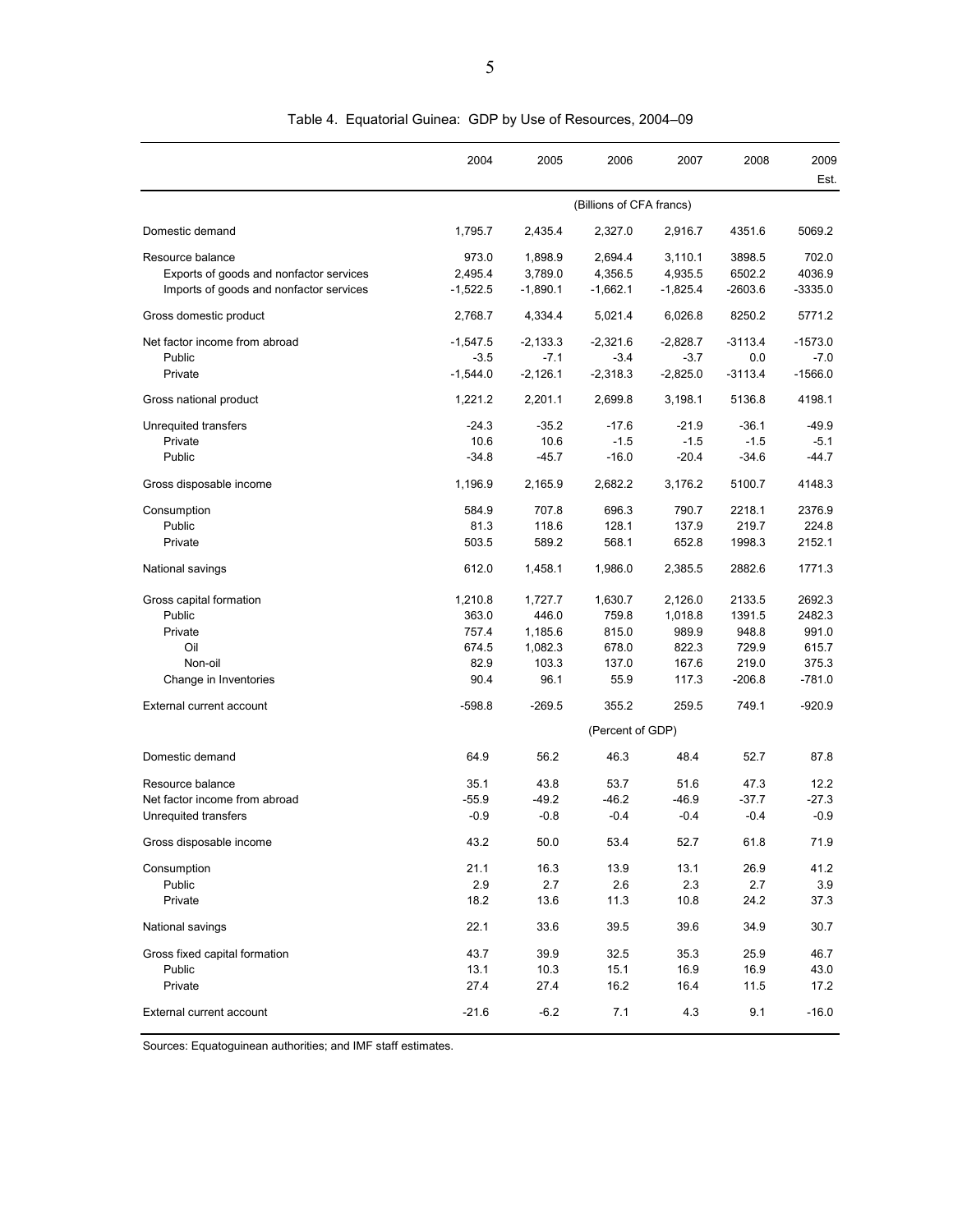| Weight    | 2004  | 2005  | 2006  | 2007  | 2008  | 2009     |
|-----------|-------|-------|-------|-------|-------|----------|
| (percent) | Dec.  | Dec.  | Dec.  | Dec.  | Dec.  | Dec.     |
|           |       |       |       |       |       | Est.     |
|           |       |       |       |       |       |          |
| 59.7      | 141.6 | 146.6 | 153.1 | 160.2 | 140.6 | $\sim$ . |
| 15.6      | 128.8 | 133.7 | 135.3 | 140.6 | 112.5 | $\cdots$ |
| 5.1       | 108.2 | 109.3 | 111.3 | 112.5 | 134.1 | $\cdots$ |
| 9.4       | 123.7 | 129.5 | 132.9 | 134.1 | 111.7 | $\cdots$ |
| 1.5       | 105.2 | 110.8 | 111.7 | 111.7 | 144.8 | $\cdots$ |
| 3.5       | 139.6 | 149.3 | 144.8 | 144.8 | 108.0 | $\cdots$ |
| 1.3       | 106.9 | 107.0 | 102.7 | 108.0 | 157.0 | $\ldots$ |
| 0.1       | 156.3 | 156.3 | 156.4 | 157.0 | 157.0 | $\cdots$ |
| 3.2       | 141.1 | 150.2 | 155.4 | 156.5 | 117.0 | $\cdots$ |
| 0.8       | 113.4 | 114.8 | 115.9 | 117.0 | 134.6 | $\cdots$ |
| 100.0     | 134.9 | 139.2 | 144.5 | 149.9 | 160.2 | $\cdots$ |
|           |       |       |       |       |       |          |

## Table 5. Equatorial Guinea: Consumer Price Index, 2004-08<sup>1</sup>

Index (2000=100)

Source: Equatoguinean authorities.

<sup>1</sup> Data for 2009 not currently available. In January 2009, the authorities increased the sample to six cities, initiated a change in methodology and changed the base year. Methodological refinements are underway, and a consistent time series is being developed.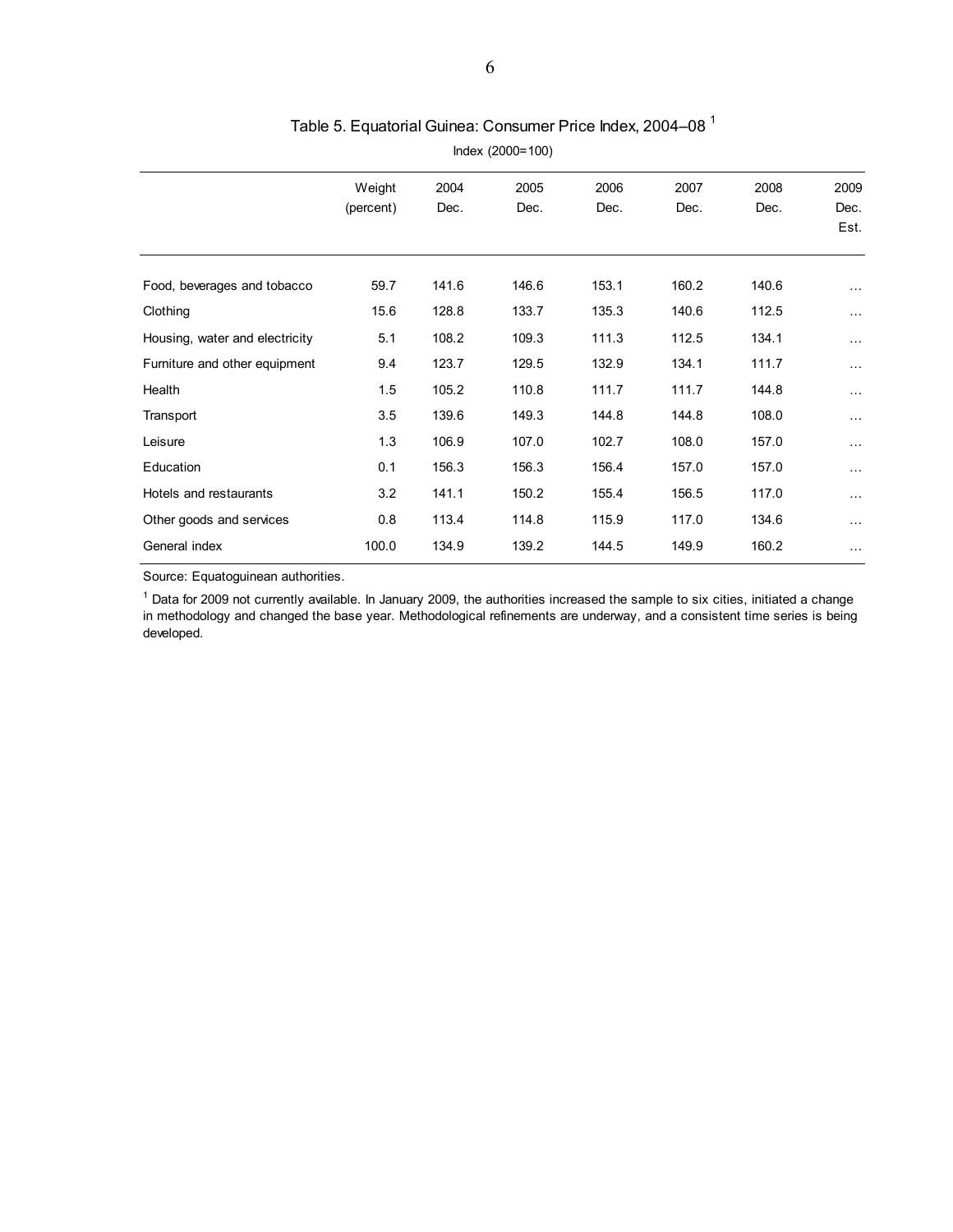|           | 2004 | 2005 | 2006                       | 2007 | 2008 | 2009     |
|-----------|------|------|----------------------------|------|------|----------|
|           |      |      | (12-month percent change)  |      |      |          |
| January   | 3.1  | 7.4  | 3.5                        | 4.9  | 5.2  | $\cdots$ |
| February  | 1.6  | 10.4 | 1.7                        | 5.0  | 2.5  | $\cdots$ |
| March     | 3.7  | 7.3  | 4.1                        | 3.1  | 6.1  | $\cdots$ |
| April     | 3.7  | 7.1  | 4.2                        | 2.4  | 6.1  | $\cdots$ |
| May       | 4.6  | 5.7  | 4.5                        | 2.2  | 6.3  | $\cdots$ |
| June      | 4.3  | 5.2  | 5.2                        | 2.1  | 6.0  | $\cdots$ |
| July      | 4.1  | 4.5  | 5.7                        | 1.8  | 5.9  | $\cdots$ |
| August    | 5.1  | 4.4  | 5.2                        | 1.6  | 6.5  | $\cdots$ |
| September | 5.7  | 4.0  | 5.4                        | 2.5  | 6.5  | $\cdots$ |
| October   | 4.6  | 5.0  | 5.5                        | 2.1  | 6.6  | $\cdots$ |
| November  | 5.1  | 4.0  | 4.7                        | 2.4  | 6.4  | $\cdots$ |
| December  | 5.1  | 3.2  | 3.8                        | 3.7  | 6.1  | .        |
|           |      |      | (Annual percentage change) |      |      | $\cdots$ |
| Average   | 4.2  | 5.7  | 4.5                        | 2.8  | 5.8  | $\cdots$ |

# Table 6. Equatorial Guinea: Consumer Price Inflation, 2004–09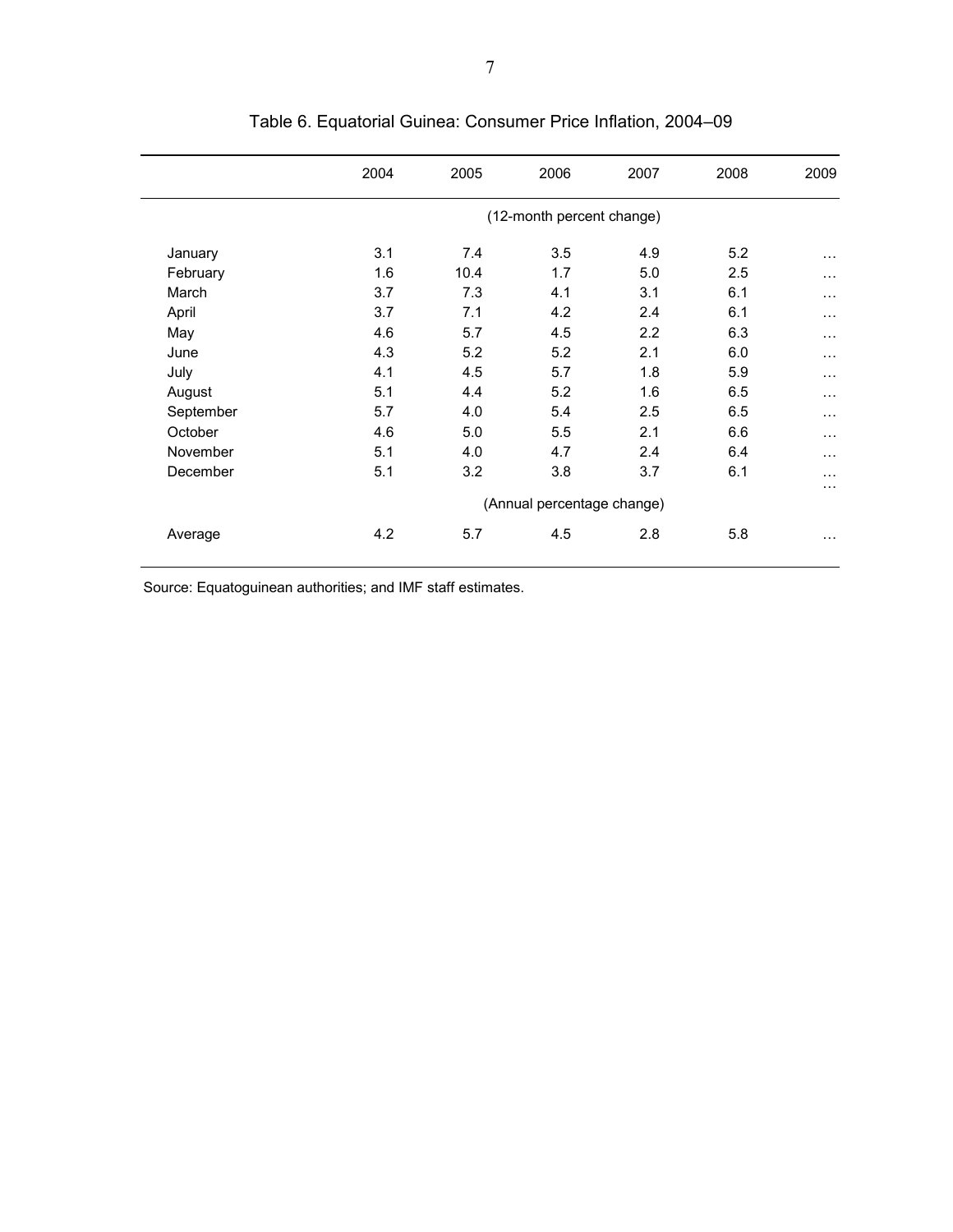| Table 7. Equatorial Guinea: Summary of Central Government Financial Operations, 2004–09 |  |
|-----------------------------------------------------------------------------------------|--|
| (Billions of CFA francs)                                                                |  |

|                                                           | 2004     | 2005     | 2006       | 2007       | 2008       | 2009<br>Est. |
|-----------------------------------------------------------|----------|----------|------------|------------|------------|--------------|
| Total revenue and grants                                  | 824.3    | 1,504.2  | 2,047.1    | 2,308.5    | 3,051.8    | 2,368.1      |
| Revenue                                                   | 824.3    | 1,504.2  | 2,047.1    | 2,308.5    | 3,051.8    | 2,368.1      |
| Tax revenue                                               | 226.6    | 371.0    | 510.0      | 472.8      | 688.6      | 905.7        |
| Taxes on income, profits, and capital gains               | 190.2    | 337.9    | 466.9      | 424.6      | 647.2      | 847.4        |
| Personal income tax                                       | 26.2     | 33.3     | 34.4       | 62.3       | 38.8       | 59.0         |
| Corporate income tax                                      | 163.7    | 304.4    | 432.3      | 361.8      | 607.8      | 787.2        |
| Other income taxes                                        | 0.3      | 0.1      | 0.2        | 0.5        | 0.5        | 1.2          |
| Domestic taxes on goods and services                      | 22.6     | 22.1     | 28.8       | 30.3       | 30.3       | 44.0         |
| Taxes on international trade and transactions             | 8.3      | 8.1      | 10.2       | 12.8       | 7.3        | 10.1         |
| Other taxes                                               | 5.5      | 2.9      | 4.0        | 5.2        | 3.9        | 4.2          |
| Nontax revenue                                            | 597.7    | 1,133.1  | 1,537.1    | 1,835.7    | 2,363.2    | 1,462.4      |
| Hydrocarbons sector                                       | 580.9    | 1,089.4  | 1,476.0    | 1,702.0    | 2,267.7    | 1,392.0      |
| Non-hydrocarbons sector                                   | 16.7     | 43.7     | 61.1       | 133.7      | 95.5       | 70.5         |
| Interest on saving funds                                  | 0.0      | 12.6     | 17.2       | 39.4       | 32.5       | 16.3         |
| Grants                                                    | 0.0      | 0.0      | 0.0        | 0.0        | 0.0        | 0.0          |
| Total expenditure and net lending                         | 485.8    | 621.9    | 869.7      | 1,152.2    | 1,783.5    | 2,827.5      |
| Current expenditure                                       | 121.1    | 163.3    | 199.4      | 214.5      | 392.0      | 345.3        |
| Wages and salaries                                        | 30.9     | 36.6     | 40.6       | 52.5       | 80.5       | 70.7         |
| Goods and services                                        | 50.5     | 82.0     | 87.5       | 85.4       | 139.2      | 154.2        |
| Interest payments                                         | 1.7      | 1.7      | 1.2        | 0.8        | 2.5        | 3.4          |
| Domestic                                                  | 0.4      | 0.5      | 0.3        | 0.1        | 2.0        | 3.0          |
| Foreign                                                   | 1.3      | 1.2      | 0.8        | 0.6        | 0.5        | 0.4          |
| Transfers and subsidies                                   | 38.0     | 43.0     | 70.2       | 75.9       | 169.7      | 117.0        |
| <b>Transfers</b>                                          | 5.5      | 0.7      | 5.6        | 10.1       | 12.9       | 4.7          |
| Subsidies                                                 | 32.6     | 42.3     | 64.5       | 65.8       | 156.8      | 112.3        |
| Other current expenditure                                 | 0.0      | 0.0      | 0.0        | 0.0        | 0.0        | 0.0          |
| Capital expenditure                                       | 363.0    | 446.0    | 667.6      | 928.5      | 1,391.5    | 2,482.3      |
| Net lending                                               | 0.0      | 0.0      | 0.0        | 0.0        | 0.0        | 0.0          |
| Domestic arrears payments 1                               | 1.7      | 12.6     | 2.6        | 9.1        | 0.0        | 0.0          |
| Overall balance                                           | 338.5    | 882.2    | 1,177.4    | 1,156.4    | 1,268.3    | $-459.4$     |
| Total financing                                           | $-338.5$ | $-882.2$ | $-1,177.4$ | $-1,156.4$ | $-1,268.3$ | 459.4        |
| Foreign financing (net)                                   | $-55.8$  | $-19.1$  | $-49.8$    | $-18.7$    | 0.0        | 237.5        |
| Loans                                                     | 0.0      | 0.0      | 0.0        | 0.0        | 0.0        | 240.0        |
| Amortization (-)                                          | $-4.2$   | $-19.1$  | $-49.8$    | $-9.6$     | 0.0        | $-2.5$       |
| <b>Exceptional financing</b>                              | $-51.6$  | 0.0      | 0.0        | $-9.1$     | 0.0        | 0.0          |
| Domestic financing (net)                                  | $-323.2$ | $-751.0$ | $-953.0$   | $-929.5$   | $-183.5$   | 167.2        |
| Change in government deposits outside of BEAC (-increase) | $-51.6$  | $-55.5$  | $-626.4$   | $-759.5$   | 363.8      | $-733.3$     |
| <b>Other Domestic Financing</b>                           | $-284.7$ | $-695.4$ | $-326.6$   | $-170.0$   | $-547.3$   | 900.5        |
| Monetary sector                                           | 0.0      | 0.0      | $-326.6$   | $-170.0$   | $-547.3$   | 900.5        |
| Of which: deposits at BEAC                                | 0.0      | 0.0      | $-326.6$   | $-170.0$   | $-547.3$   | 900.5        |
| Nonmonetary sector                                        | 13.0     | 0.0      | 0.0        | 0.0        | 0.0        | 0.0          |
| Net acquisition of non-financial assets                   | $-15.8$  | $-114.7$ | $-127.7$   | $-90.3$    | $-1,084.8$ | 0.0          |
| Errors and omissions/financing gap                        | 56.3     | 2.6      | $-46.9$    | $-117.8$   | 0.0        | 54.7         |
| Memorandum items:                                         |          |          |            |            |            |              |
| Overall balance, excluding grants                         | 338.5    | 882.2    | 1,177.4    | 1,156.4    | 1,268.3    | $-459.4$     |
| as percent of GDP                                         | 12.2     | 20.4     | 23.4       | 19.2       | 15.4       | $-8.0$       |
| Non oil primary balance, excluding grants <sup>2</sup>    | $-367.0$ | $-458.2$ | $-580.1$   | $-784.9$   | $-1,412.2$ | $-2,425.1$   |
| as percent of non-oil GDP                                 | $-64.2$  | $-60.9$  | $-54.6$    | $-49.7$    | $-67.2$    | $-102.0$     |
| Government Savings                                        | 605.5    | 1,027.0  | 1,821.7    | 2,632.3    | 3,560.3    | 3,335.8      |
| as percent of GDP                                         | 21.9     | 23.7     | 36.3       | 43.7       | 43.2       | 57.8         |
| Nominal GDP                                               | 2,768.7  | 4,334.4  | 5,021.4    | 6,026.8    | 8,250.2    | 5,771.2      |
| Nominal Non-oil GDP                                       | 571.4    | 752.3    | 1,062.3    | 1,577.9    | 2,102.1    | 2,377.3      |

<sup>1</sup> Includes reimbursements to depositors related to the crash of the banking system during the early eighties

 $^2$  Equal to the overall balance excluding grants minus hydrocarbons sector corporate income tax and non-tax revenue plus hydrocarbons revenue generated in the secondary LNG, LPG and methanol production and purchase of share in hydrocarbons projects, minus interest on saving funds plus interest expenditure.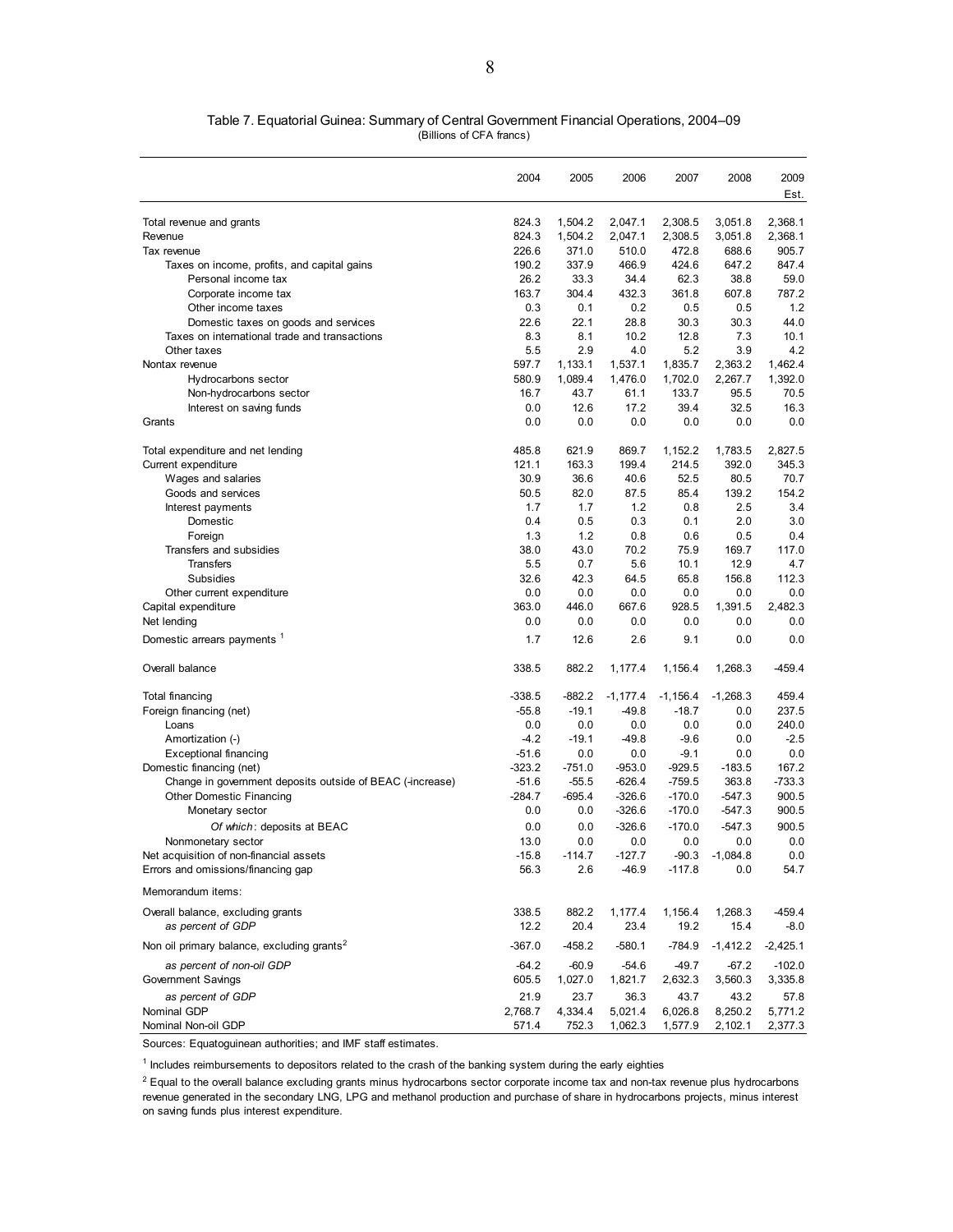|                                               | 2004  | 2005    | 2006    | 2007    | 2008    | 2009    |
|-----------------------------------------------|-------|---------|---------|---------|---------|---------|
| Total revenue and grants                      | 824.3 | 1,504.2 | 2,047.1 | 2,308.5 | 3,051.8 | 2,368.1 |
| Revenue                                       | 824.3 | 1,504.2 | 2,047.1 | 2,308.5 | 3,051.8 | 2,368.1 |
| Tax revenue                                   | 226.6 | 371.0   | 510.0   | 472.8   | 688.6   | 905.7   |
| Taxes on income, profits, and capital gains   | 190.2 | 337.9   | 466.9   | 424.6   | 647.2   | 847.4   |
| Personal income tax                           | 26.2  | 33.3    | 34.4    | 62.3    | 38.8    | 59.0    |
| Hydrocarbons sector                           | 19.8  | 25.9    | 23.6    | 53.6    | 27.2    | 43.3    |
| Non-hydrocarbons sector                       | 6.5   | 7.4     | 10.7    | 8.7     | 11.7    | 15.7    |
| Corporate income tax                          | 163.7 | 304.4   | 432.3   | 361.8   | 607.8   | 787.2   |
| Hydrocarbons sector                           | 150.4 | 286.2   | 406.5   | 341.8   | 586.6   | 753.2   |
| Contractors                                   | 118.2 | 67.2    | 331.7   | 253.9   | 527.6   | 686.4   |
| Sub-contractors                               | 32.2  | 219.0   | 74.7    | 87.9    | 59.0    | 66.8    |
| Non-hydrocarbons sector                       | 13.3  | 18.3    | 25.9    | 20.0    | 21.2    | 34.0    |
| Other income taxes                            | 0.3   | 0.1     | 0.2     | 0.5     | 0.5     | 1.2     |
| Domestic taxes on goods and services          | 22.6  | 22.1    | 28.8    | 30.3    | 30.3    | 44.0    |
| Value added tax <sup>1</sup>                  | 15.1  | 15.0    | 21.3    | 22.9    | 22.7    | 32.5    |
| Petroleum taxes                               | 7.5   | 7.1     | 7.5     | 7.6     | 7.6     | 11.5    |
| Other domestic taxes on goods and services    | 0.0   | 0.0     | 0.0     | $-0.2$  | 0.0     | 0.0     |
| Taxes on international trade and transactions | 8.3   | 8.1     | 10.2    | 12.8    | 7.3     | 10.1    |
| Import tariffs                                | 4.4   | 4.0     | 5.3     | 6.5     | 6.1     | 9.4     |
| Export taxes                                  | 3.9   | 4.1     | 4.9     | 6.3     | 1.1     | 0.7     |
| Other taxes                                   | 5.5   | 2.9     | 4.0     | 5.2     | 3.9     | 4.2     |
| Nontax revenue                                | 597.7 | 1,133.1 | 1,537.1 | 1,835.7 | 2,363.2 | 1,462.4 |
| Hydrocarbons sector                           | 580.9 | 1,089.4 | 1,476.0 | 1,702.0 | 2,267.7 | 1,392.0 |
| Rovalties                                     | 381.6 | 462.6   | 969.9   | 1,130.6 | 1,618.1 | 1,095.2 |
| Profit sharing                                | 195.3 | 573.5   | 500.3   | 469.5   | 648.6   | 296.4   |
| Primary oil and gas production                | 171.1 | 527.5   | 359.2   | 328.4   | 444.9   | 104.0   |
| Secondary LNG, LPG, and methanol production   | 24.1  | 46.0    | 141.1   | 141.1   | 203.7   | 192.4   |
| Bonuses and rents                             | 4.1   | 53.2    | 5.8     | 101.9   | 1.0     | 0.4     |
| Non-hydrocarbons sector                       | 16.7  | 43.7    | 61.1    | 133.7   | 95.5    | 70.5    |
| Nontax revenue excl. interest on saving funds | 16.7  | 31.2    | 43.9    | 94.4    | 63.0    | 54.1    |
| Interest on saving funds                      | 0.0   | 12.6    | 17.2    | 39.4    | 32.5    | 16.3    |
| Grants                                        | 0.0   | 0.0     | 0.0     | 0.0     | 0.0     | 0.0     |

| Table 8. Equatorial Guinea: Detailed Central Government Revenue, 2004–09 |                          |  |  |
|--------------------------------------------------------------------------|--------------------------|--|--|
|                                                                          | (Billions of CFA francs) |  |  |

 $1$  The VAT was legislated in early 2005; previously this was a sales tax.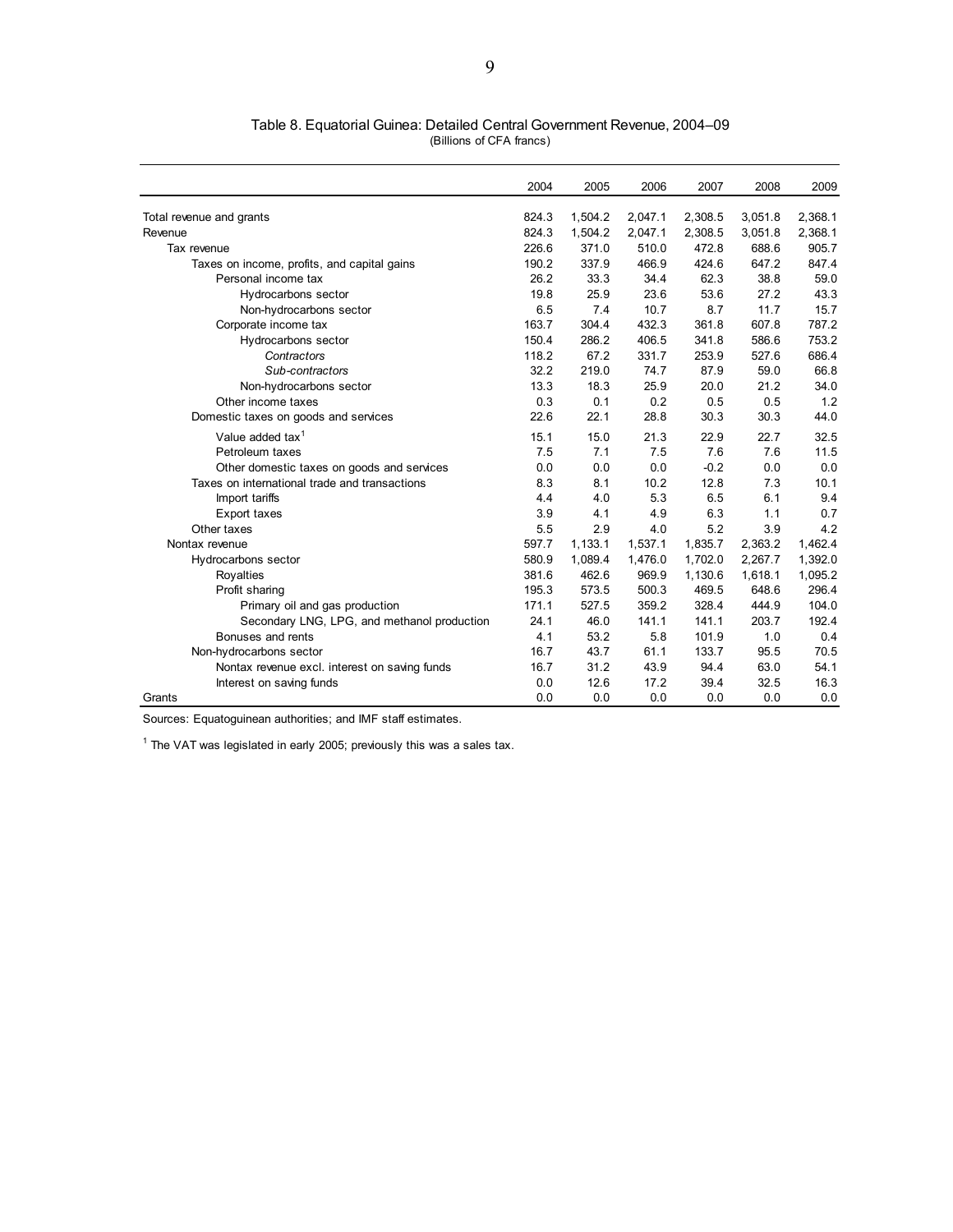|                                                          | 2004         | 2005           | 2006                       | 2007                           | 2008         | 2009         |
|----------------------------------------------------------|--------------|----------------|----------------------------|--------------------------------|--------------|--------------|
|                                                          |              |                | (Billions of CFA francs)   |                                |              |              |
| <b>Total revenue</b>                                     | 824          | 1,504          | 2,047                      | 2,309                          | 3,052        | 2,368        |
| Oil revenue                                              | 707          | 1,330          | 1,741                      | 1,903                          | 2,633        | 1,952        |
| Non-oil revenue (incl. oil derivatives)                  | 117          | 175            | 306                        | 406                            | 418          | 416          |
| Total expenditure and net lending                        | 486          | 622            | 870                        | 1,152                          | 1,783        | 2,828        |
| Current expenditure                                      | 121          | 163            | 199                        | 215                            | 392          | 345          |
| Wages and salaries                                       | 31           | 37             | 41                         | 52                             | 81           | 71           |
| Goods and services<br>Subsidies and transfers            | 50<br>38     | 82<br>43       | 88<br>70                   | 85<br>76                       | 139<br>170   | 154<br>117   |
| Scheduled interest                                       | $\mathbf{2}$ | $\overline{2}$ | 1                          | 1                              | 3            | 3            |
| Capital expenditure                                      | 363          | 446            | 668                        | 929                            | 1,392        | 2,482        |
|                                                          |              |                |                            |                                |              |              |
| Overall balance, excluding grants                        | 338          | 882            | 1,177                      | 1,156                          | 1,268        | $-459$       |
| Non oil primary balance, excluding grants                | $-367$       | $-458$         | $-580$                     | -785                           | $-1,412$     | $-2,425$     |
|                                                          |              |                |                            | (Annual percentage change)     |              |              |
| Total revenue                                            | 75.0         | 82.5           | 36.1                       | 25.5                           | 32.2         | $-22.4$      |
| Oil revenue                                              | 84.5         | 88.0           | 31.0                       | 36.3                           | 38.4         | $-25.9$      |
| Non-oil revenue (incl. oil derivatives)                  | 33.3         | 49.1           | 75.1                       | $-8.6$                         | 3.1          | $-0.5$       |
| Total expenditure and net lending                        | 79.5         | 28.0           | 39.8                       | $-3.2$                         | 54.8         | 58.5         |
| Current expenditure                                      | 22.3         | 34.8           | 22.1                       | 5.5                            | 82.7         | $-11.9$      |
| Wages and salaries                                       | 12.2         | 18.6           | 10.9                       | 8.1                            | 53.4         | $-12.3$      |
| Goods and services                                       | 1.6          | 62.4           | 6.8                        | $-7.6$                         | 63.0         | 10.8         |
| Subsidies and transfers                                  | 89.5         | 13.1           | 63.1                       | 23.8                           | 123.6        | $-31.1$      |
|                                                          | $-3.7$       |                |                            |                                |              |              |
| Scheduled interest                                       |              | $-1.9$         | $-31.0$                    | $-22.3$                        | 223.4        | 35.0         |
| Capital expenditure                                      | 113.9        | 22.9           | 49.7                       | $-5.2$                         | 49.9         | 78.4         |
| Overall balance, excluding grants                        | 68.8         | 160.6          | 33.5                       | 78.0                           | 9.7          | $-136.2$     |
| Non oil primary balance, excluding grants                | 102.7        | 24.8           | 26.6                       | 0.8                            | 79.9         | 71.7         |
|                                                          |              |                | (Percent of total revenue) |                                |              |              |
| Total revenue                                            | 100.0        | 100.0          | 100.0                      | 100.0                          | 100.0        | 100.0        |
| Oil revenue                                              | 85.8         | 88.4           | 85.1                       | 82.4                           | 86.3         | 82.4         |
| Non-oil revenue (incl. oil derivatives)                  | 14.2         | 11.6           | 14.9                       | 17.6                           | 13.7         | 17.6         |
|                                                          |              |                |                            | (Percent of total expenditure) |              |              |
| Total expenditure and net lending                        | 100.0        | 100.0          | 100.0                      | 100.0                          | 100.0        | 100.0        |
| Current expenditure                                      | 24.9         | 26.3           | 22.9                       | 18.6                           | 22.0         | 12.2         |
| Wages and salaries                                       | 6.4          | 5.9            | 4.7                        | 4.6                            | 4.5          | 2.5          |
| Goods and services<br>Subsidies and transfers            | 10.4<br>7.8  | 13.2<br>6.9    | 10.1<br>8.1                | 7.4<br>6.6                     | 7.8<br>9.5   | 5.5<br>4.1   |
| Scheduled interest                                       | 0.4          | 0.3            | 0.1                        | 0.1                            | 0.1          | 0.1          |
| Capital expenditure                                      | 74.7         | 71.7           | 76.8                       | 80.6                           | 78.0         | 87.8         |
|                                                          |              |                | (Percent of GDP)           |                                |              |              |
| Total revenue                                            | 29.8         | 34.7           | 40.8                       | 38.3                           | 37.0         | 41.0         |
| Oil revenue                                              | 25.5         | 30.7           | 34.7                       | 31.6                           | 31.9         | 33.8         |
| Non-oil revenue (incl. oil derivatives)                  | 4.2          | 4.0            | 6.1                        | 6.7                            | 5.1          | 7.2          |
| Total expenditure and net lending                        | 17.5         | 14.3           | 17.3                       | 19.1                           | 21.6         | 49.0         |
| Current expenditure                                      | 4.4          | 3.8            | 4.0                        | 3.6                            | 4.8          | 6.0          |
| Wages and salaries                                       | 1.1          | 0.8            | 0.8                        | 0.9                            | 1.0          | 1.2          |
| Goods and services                                       | 1.8          | 1.9            | 1.7                        | 1.4                            | 1.7          | 2.7          |
| Subsidies and transfers                                  | 1.4          | 1.0            | 1.4                        | 1.3                            | 2.1          | 2.0          |
| Scheduled interest                                       | 0.1          | 0.0            | $0.0\,$                    | 0.0                            | 0.0          | 0.1          |
| Capital expenditure<br>Overall balance, excluding grants | 13.1<br>12.2 | 10.3<br>20.4   | 13.3<br>23.4               | 15.4<br>19.2                   | 16.9<br>15.4 | 43.0<br>-8.0 |
|                                                          |              |                |                            |                                |              |              |
|                                                          |              |                | (Percent of non-oil GDP)   |                                |              |              |
| Non-oil revenue (incl. oil derivatives)                  | 20.5         | 23.2           | 28.8                       | 25.7                           | 19.9         | 17.5         |
| Non oil primary balance, excluding grants                | $-64.2$      | $-60.9$        | $-54.6$                    | $-49.7$                        | $-67.2$      | $-102.0$     |

Table 9. Equatorial Guinea: Fiscal Indicators, 2004–09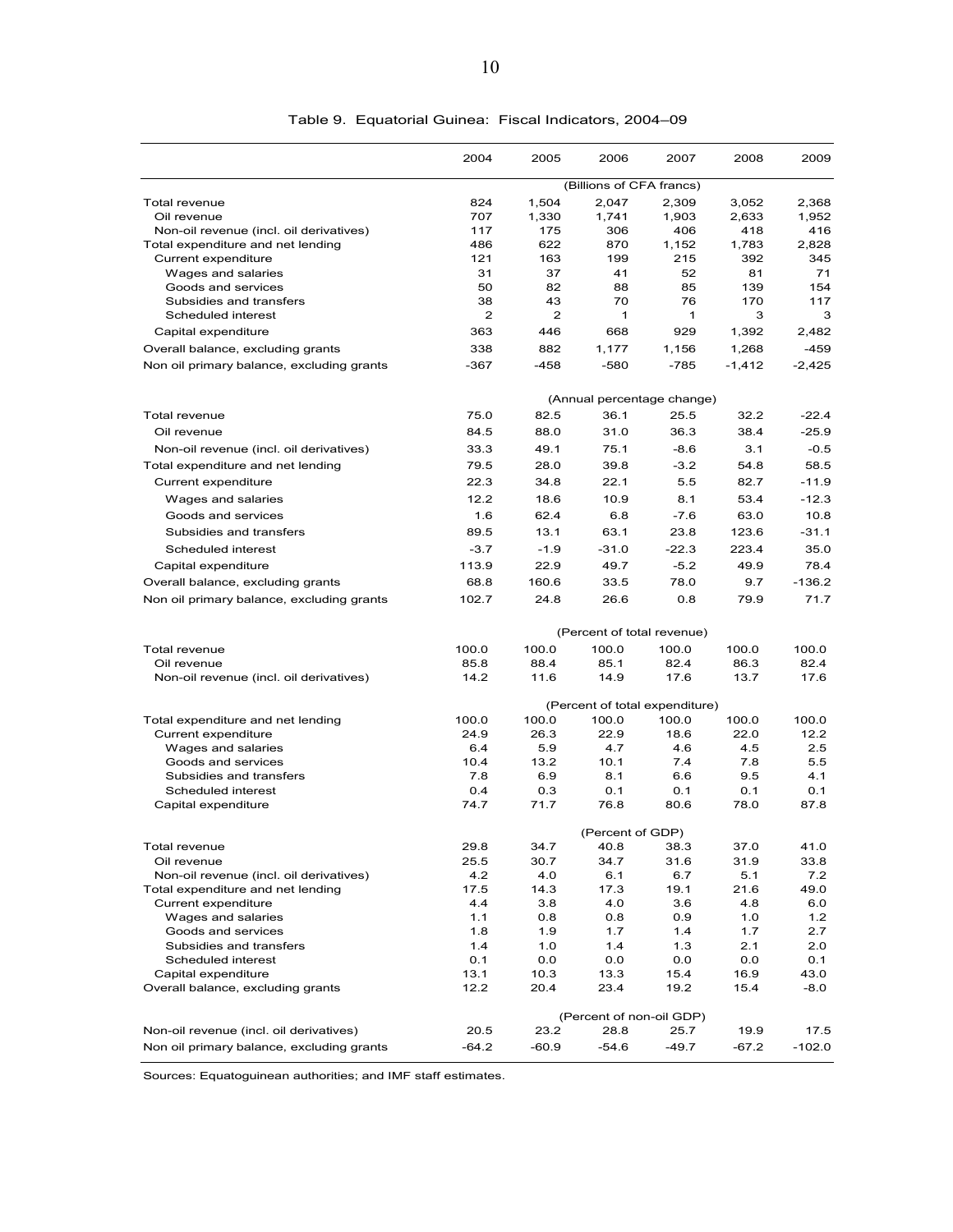|                       | 2004    | 2005    | 2006                       | 2007                                   | 2008      | 2009      |
|-----------------------|---------|---------|----------------------------|----------------------------------------|-----------|-----------|
| Expenditure by sector |         |         | (Millions of CFA francs)   |                                        |           |           |
| Social                | 65,346  | 71,410  | 88,161                     | 186,781                                | 162.395   | 350,271   |
| Infrastructure        | 225,082 | 188,771 | 349.078                    | 441.200                                | 485.063   | 867,573   |
| Productive            | 7,261   | 64,342  | 187,977                    | 218,163                                | 443,201   | 654,134   |
| Public administration | 65.346  | 121.481 | 134.621                    | 172.702                                | 300.852   | 610,280   |
| Total                 | 363,035 | 446.003 | 759.837                    | 1.018.846                              | 1.391.510 | 2.482.257 |
| Expenditure by sector |         |         | (Millions of U.S. dollars) |                                        |           |           |
| Social                | 123.7   | 135.4   | 168.6                      | 389.7                                  | 361.8     | 742.4     |
| Infrastructure        | 426.1   | 357.9   | 667.6                      | 920.6                                  | 1.080.8   | 1,838.7   |
| Productive            | 13.7    | 122.0   | 359.5                      | 455.2                                  | 987.5     | 1,386.3   |
| Public administration | 123.7   | 230.3   | 257.5                      | 360.3                                  | 670.3     | 1,293.4   |
| Total                 | 687.2   | 845.6   | 1,453.1                    | 2,125.8                                | 3.100.5   | 5.260.8   |
| Expenditure by sector |         |         |                            | (Percent of total capital expenditure) |           |           |
| Social                | 18.0    | 16.0    | 11.6                       | 18.3                                   | 11.7      | 14.1      |
| Infrastructure        | 62.0    | 42.3    | 45.9                       | 43.3                                   | 34.9      | 35.0      |
| Productive            | 2.0     | 14.4    | 24.7                       | 21.4                                   | 31.9      | 26.4      |
| Public administration | 18.0    | 27.2    | 17.7                       | 17.0                                   | 21.6      | 24.6      |
| Total                 | 100.0   | 100.0   | 100.0                      | 100.0                                  | 100.0     | 100.0     |

| Table 10. Equatorial Guinea: Public Investment Program 2004-09 |  |  |  |
|----------------------------------------------------------------|--|--|--|
|                                                                |  |  |  |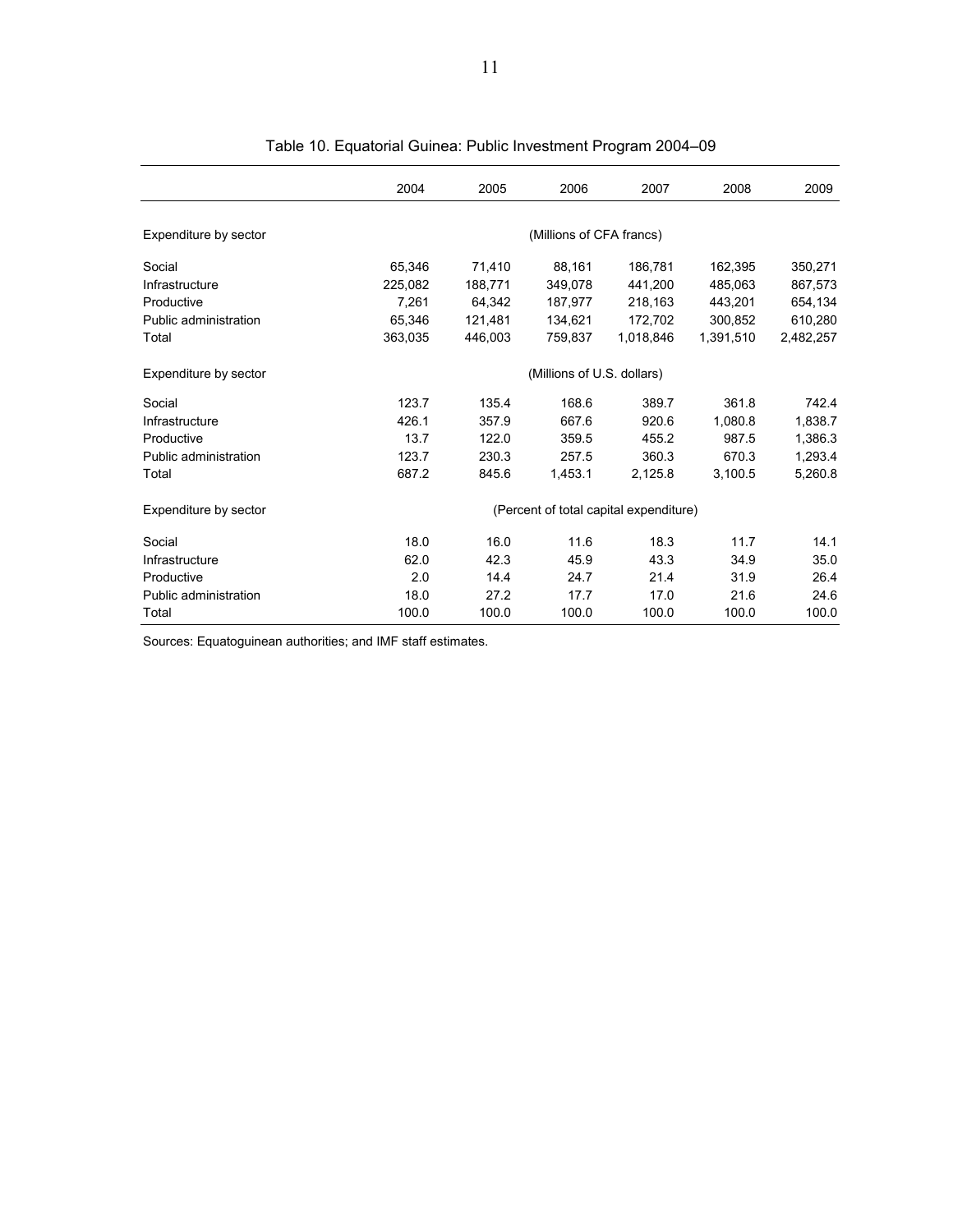## Table 11. Equatorial Guinea: Monetary Survey, 2004–09

(Billions of CFA francs, unless otherwise specified; end of period)

|                                                                                                                                                                                                                                                                                                                                                                                                                                    | 2004                                                                    | 2005                                                                    | 2006                                                                   | 2007                                                                    | 2008                                                                   | 2009                                                                                             |
|------------------------------------------------------------------------------------------------------------------------------------------------------------------------------------------------------------------------------------------------------------------------------------------------------------------------------------------------------------------------------------------------------------------------------------|-------------------------------------------------------------------------|-------------------------------------------------------------------------|------------------------------------------------------------------------|-------------------------------------------------------------------------|------------------------------------------------------------------------|--------------------------------------------------------------------------------------------------|
|                                                                                                                                                                                                                                                                                                                                                                                                                                    | Dec.                                                                    | Dec.                                                                    | Dec.                                                                   | Dec.                                                                    | Dec.                                                                   | Oct. <sup>1</sup>                                                                                |
| Monetary survey                                                                                                                                                                                                                                                                                                                                                                                                                    |                                                                         |                                                                         |                                                                        |                                                                         |                                                                        |                                                                                                  |
| Net foreign assets<br>(millions of U.S. dollars)                                                                                                                                                                                                                                                                                                                                                                                   | 499.6<br>1,037.3                                                        | 1,241.0<br>2,231.8                                                      | 1,573.9<br>3,160.1                                                     | 1,804.3<br>4,049.2                                                      | 2,241.8<br>4,756.3                                                     | 1,660.7<br>3,747.0                                                                               |
| Net domestic assets<br>Domestic credit<br>Claims on government (net)<br>Claims on non-government<br>Other items (net)                                                                                                                                                                                                                                                                                                              | $-292.4$<br>$-269.2$<br>$-332.0$<br>62.8<br>$-23.2$                     | $-961.9$<br>$-933.6$<br>$-1,027.4$<br>93.8<br>$-28.3$                   | $-1,255.4$<br>$-1,224.6$<br>$-1,354.0$<br>129.5<br>$-30.8$             | $-1,322.4$<br>$-1.340.4$<br>$-1,524.0$<br>183.7<br>18.0                 | $-1.569.5$<br>$-1.687.0$<br>384.3<br>117.4                             | $-849.7$<br>$-732.5$<br>$-2,071.3 -1,101.3$<br>368.9<br>$-117.2$                                 |
| Broad money (M2)<br>Currency<br>Deposits                                                                                                                                                                                                                                                                                                                                                                                           | 207.2<br>45.7<br>161.4                                                  | 279.1<br>57.7<br>221.4                                                  | 318.5<br>68.2<br>250.3                                                 | 449.9<br>80.9<br>369.0                                                  | 585.4<br>90.1<br>495.3                                                 | 692.8<br>113.4<br>579.4                                                                          |
| Memorandum items:<br>CPI inflation (average annual)<br>Broad money (M2)<br>Reserve money (RM)<br>Credit to the private sector<br>Credit to the private sector (percent of non-oil GDP, excluding oil derivatives)<br>Broad money (percent of overall GDP)<br>Velocity (overall GDP/end-of-period M2)<br>Velocity (non-oil GDP excluding oil derivatives/end-of-period M2)<br>Reserve money multiplier (M2/RM)<br>Currency/M2 ratio | 4.2<br>33.5<br>25.1<br>22.3<br>14.8<br>7.5<br>13.4<br>2.0<br>1.4<br>0.2 | 5.7<br>34.7<br>77.9<br>48.8<br>18.7<br>6.4<br>15.5<br>1.8<br>1.0<br>0.2 | 4.5<br>14.1<br>5.4<br>34.8<br>17.6<br>6.3<br>15.8<br>2.2<br>1.1<br>0.2 | 2.8<br>41.3<br>28.1<br>40.5<br>19.8<br>7.5<br>13.4<br>2.0<br>1.2<br>0.2 | 4.3<br>30.1<br>5.1<br>15.0<br>33.6<br>7.1<br>14.1<br>1.8<br>1.8<br>0.2 | $\cdots$<br>18.4<br>94.1<br>$-3.1$<br>$\cdots$<br>$\cdots$<br>$\cdots$<br>$\cdots$<br>1.1<br>0.2 |
| Lending rate <sup>2</sup><br>Deposit rate                                                                                                                                                                                                                                                                                                                                                                                          | 18.0<br>5.0                                                             | 17.0<br>4.8                                                             | 15.0<br>4.3                                                            | 15.0<br>4.3                                                             | $\cdots$<br>3.3                                                        | $\cdots$<br>$\cdots$                                                                             |

Sources: BEAC; and IMF staff estimates.

<sup>1</sup>Year to date for percentage change and ratios.

<sup>2</sup> Lending rates are not regulated by BEAC, beginning July 2008.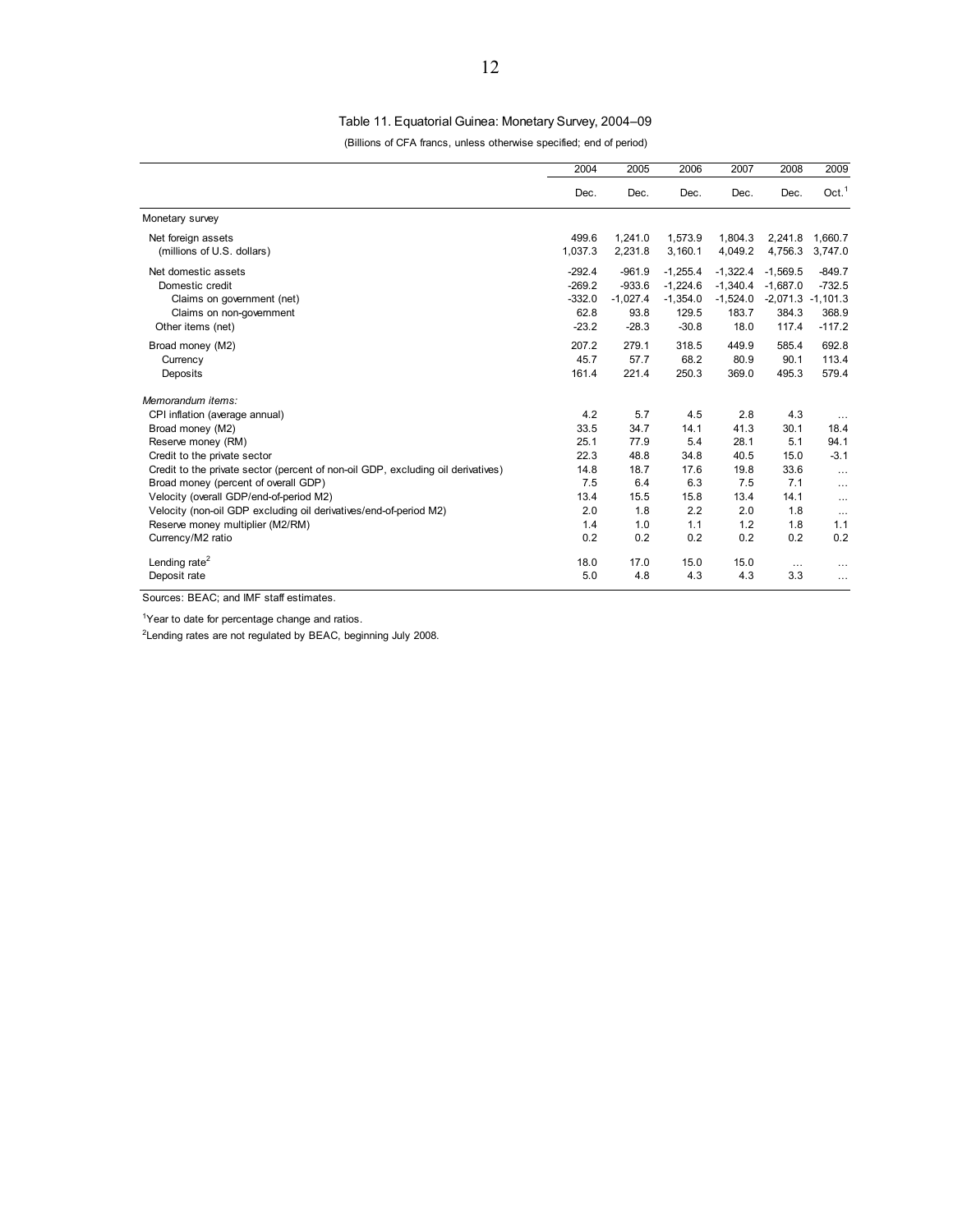#### Table 12. Equatorial Guinea: Central Bank and Commercial Banks, 2004–09

(Billions of CFA francs, unless otherwise specified; end of period)

|                                                  | 2004           | 2005               | 2006               | 2007               | 2008                  | 2009               |
|--------------------------------------------------|----------------|--------------------|--------------------|--------------------|-----------------------|--------------------|
|                                                  | Dec.           | Dec.               | Dec.               | Dec.               | Dec.                  | Oct.               |
| <b>Central Bank</b>                              |                |                    |                    |                    |                       |                    |
| Net foreign assets<br>(millions of U.S. dollars) | 450.3<br>935.0 | 1,164.2<br>2,093.8 | 1,523.0<br>3,057.9 | 1,713.2<br>3,844.7 | 2,086.4<br>4,426.6    | 1,590.6<br>3,588.7 |
| Net domestic assets                              | $-299.7$       | $-896.5$           | $-1,240.8$         | $-1,351.6$         | $-1,762.8$            | $-962.3$           |
| Claims on government (net)                       | $-302.4$       | $-899.2$           | $-1,243.0$         |                    | $-1,401.6$ $-1,807.6$ | $-951.9$           |
| Claims on commercial banks (net)                 | 0.0            | 0.0                | 0.0                | 0.0                | 0.0                   | 0.0                |
| Claims on rest of the economy                    | 0.0            | 0.0                | 0.0                | 0.0                | 0.0                   | 0.0                |
| Other items (net)                                | 2.6            | 2.7                | 2.3                | 49.9               | 44.8                  | $-10.4$            |
| Reserve money                                    | 150.5          | 267.8              | 282.3              | 361.5              | 323.6                 | 628.3              |
| Currency outside banks                           | 45.7           | 57.7               | 68.2               | 80.9               | 90.1                  | 113.4              |
| <b>Bank reserves</b>                             | 104.7          | 210.0              | 213.4              | 279.8              | 232.8                 | 514.2              |
| Cash                                             | 7.3            | 9.2                | 11.0               | 13.1               | 14.6                  | 14.3               |
| Deposits                                         | 97.4           | 200.8              | 202.3              | 266.8              | 218.2                 | 499.9              |
| Nonbank deposits                                 | 0.1            | 0.1                | 0.7                | 0.8                | 0.7                   | 0.7                |
| Deposit money banks                              |                |                    |                    |                    |                       |                    |
| Net foreign assets                               | 49.3           | 76.8               | 50.9               | 91.1               | 155.4                 | 70.2               |
| (millions of U.S. dollars)                       | 102.4          | 138.1              | 102.2              | 204.5              | 329.7                 | 158.3              |
| Net domestic assets                              | 112.1          | 144.5              | 198.7              | 277.9              | 426.1                 | 626.8              |
| Reserves                                         | 104.7          | 210.0              | 213.4              | 248.6              | 232.8                 | 514.2              |
| Cash                                             | 7.3            | 9.2                | 11.0               | 13.1               | 14.6                  | 14.3               |
| Deposits with central bank                       | 97.4           | 200.8              | 202.3              | 235.6              | 218.2                 | 499.9              |
| Required reserves                                | 14.9           | 26.4               | 37.0               | 64.4               | 86.6                  | 90.6               |
| <b>Excess reserves</b>                           | 82.5           | 174.4              | 165.3              | 171.1              | 131.6                 | 409.3              |
| Domestic credit                                  | 33.2           | $-34.4$            | 18.4               | 61.2               | 120.6                 | 219.5              |
| Claims on central bank (net)                     | 0.0            | 0.0                | 0.0                | 0.0                | 0.0                   | 0.0                |
| Claims on government (net)                       | $-29.6$        | $-128.3$           | $-111.0$           | $-122.5$           | $-263.7$              | $-149.4$           |
| Claims                                           | 5.8            | 3.5                | 3.7                | 1.7                | 2.5                   | 2.1                |
| Deposits                                         | $-35.4$        | $-131.8$           | $-114.8$           | $-124.2$           | $-266.2$              | $-151.5$           |
| Claims on non-government                         | 62.8           | 93.8               | 129.5              | 183.7              | 384.3                 | 368.9              |
| Public enterprises                               | 0.8            | 1.4                | 4.9                | 8.7                | 22.2                  | 18.0               |
| Private sector                                   | 62.1           | 92.4               | 124.5              | 174.9              | 362.2                 | 350.9              |
| Other items (net)                                | $-25.9$        | $-31.0$            | $-33.1$            | $-31.9$            | 72.7                  | $-106.8$           |
| Deposit liabilities to nonbank residents         | 161.4          | 221.4              | 250.3              | 369.0              | 495.3                 | 579.4              |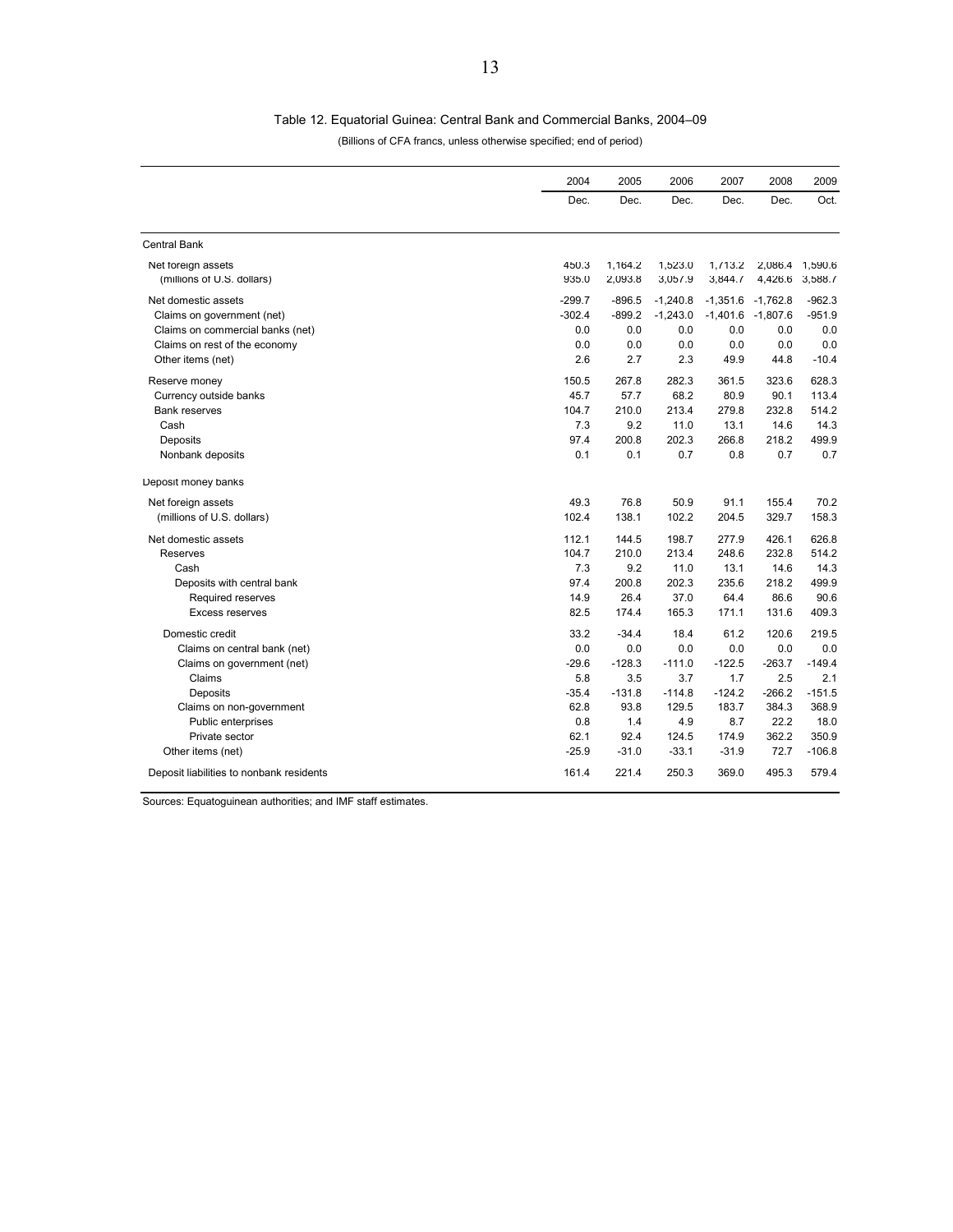# Table 13. Equatorial Guinea: Balance of Payments, 2004–09 1

| (Millions of U.S. dollars, unless otherwise specified) |  |  |  |
|--------------------------------------------------------|--|--|--|
|--------------------------------------------------------|--|--|--|

|                                                                                                       | 2004            | 2005           | 2006           | 2007           | 2008          | 2009<br>Est.       |
|-------------------------------------------------------------------------------------------------------|-----------------|----------------|----------------|----------------|---------------|--------------------|
| Current account                                                                                       | $-1, 133.5$     | $-511.0$       | 679.4          | 541.4          | 1672.7        | $-1950.3$          |
| Trade balance                                                                                         | 3.092.8         | 4.992.0        | 6.270.4        | 7.886.0        | 10555.2       | 3236.9             |
| Exports of goods, f.o.b.                                                                              | 4,672.7         | 7,113.2        | 8,290.5        | 10,250.7       | 14464.7       | 8494.6             |
| Hydrocarbons exports                                                                                  | 4,591.2         | 7,039.9        | 8,217.1        | 10,150.1       | 14365.6       | 8386.2             |
| Crude oil                                                                                             | 4,299.6         | 6,570.5        | 7,538.8        | 8,614.7        | 11929.0       | 6612.0             |
| Derivatives                                                                                           | 291.7           | 469.3          | 678.3          | 1,535.4        | 2,436.6       | 1,774.2            |
| Other                                                                                                 | 81.5            | 73.3           | 73.4           | 100.6          | 99.0          | 108.4              |
| Imports of goods, f.o.b.                                                                              | $-1,579.9$      | $-2,121.2$     | $-2,020.1$     | $-2,364.7$     | $-3909.5$     | $-5257.7$          |
| Petroleum sector                                                                                      | $-943.7$        | $-1, 174.1$    | $-524.9$       | $-636.4$       | $-733.4$      | $-586.8$           |
| Petroleum products                                                                                    | $-62.4$         | $-95.0$        | $-113.7$       | $-149.0$       | $-252.7$      | $-176.9$           |
| Public sector equipment                                                                               | $-481.0$        | $-696.7$       | $-1,189.3$     | $-1,319.4$     | $-2485.9$     | $-3942.7$          |
| Other <sup>2</sup>                                                                                    | $-92.7$         | $-155.4$       | $-192.1$       | $-259.9$       | $-437.4$      | $-551.4$           |
| Services                                                                                              | $-1,251.1$      | $-1,392.0$     | $-1, 117.5$    | $-1,396.7$     | $-1849.3$     | $-1750.3$          |
| Income (net) $3$                                                                                      | $-2,929.3$      | $-4,044.4$     | $-4,439.9$     | $-5,902.1$     | $-6952.5$     | $-3331.4$          |
| Current transfers                                                                                     | $-45.9$         | $-66.7$        | $-33.6$        | $-45.7$        | $-80.6$       | $-105.6$           |
| Capital and Financial account                                                                         | 1,756.5         | 1,845.1        | 109.4          | $-101.1$       | $-1262.9$     | 454.3              |
| Capital account                                                                                       | 0.0             | 0.0            | 0.0            | 0.0            | 0.0           | 0.0                |
| <b>Financial account</b>                                                                              | 1,756.5         | 1,845.1        | 109.4          | $-101.1$       | $-1262.9$     | 454.3              |
| Direct investment (net)                                                                               | 1,651.8         | 1,869.5        | 1,739.5        | 1,715.6        | $-570.1$      | 1303.9             |
| Portfolio investment (net)                                                                            | 0.0             | 0.0            | 0.0            | 0.0            | 0.0           | 0.0                |
| Other investment (net)                                                                                | 104.7           | $-24.4$        | $-1,630.1$     | $-1,816.8$     | $-692.8$      | $-849.6$           |
| Medium- and long-term transactions                                                                    | $-14.2$         | $-45.2$        | $-84.4$        | $-22.3$        | $-10.3$       | 501.6              |
| General government                                                                                    | $-8.3$          | $-36.2$        | $-95.3$        | $-35.7$        | $-9.0$        | 503.2              |
| Of which: Disbursements<br>Amortization                                                               | 0.0<br>$-8.3$   | 0.0<br>$-36.2$ | 0.0<br>$-95.3$ | 0.0<br>$-35.7$ | 0.0<br>$-9.0$ | 508.3<br>$-5.1$    |
| Other sectors                                                                                         | $-5.9$          | $-8.9$         | 10.8           | 13.4           | $-1.3$        | $-1.6$             |
| Short-term transactions                                                                               | 118.9           | 20.8           | $-1,545.7$     | $-1,794.5$     | $-682.5$      | $-1351.2$          |
| General government <sup>4</sup>                                                                       | $-25.5$         | $-105.3$       | $-1,203.1$     | $-1,830.6$     | 812.3         | $-1437.2$          |
| <b>Banks</b>                                                                                          | $-25.9$         | $-52.1$        | 49.5           | $-83.9$        | $-143.5$      | 91.7               |
| Other sectors                                                                                         | 170.4           | 178.2          | $-392.1$       | 120.0          | $-1,351.3$    | $-5.7$             |
| Errors and omissions                                                                                  | 28.8            | 49.8           | $-102.6$       | $-43.6$        | 423.7         | 28.8               |
| Overall balance                                                                                       | 651.8           | 1,383.9        | 686.2          | 396.7          | 833.5         | $-1,467.2$         |
| Financing                                                                                             | $-651.8$        | $-1,383.9$     | $-686.2$       | $-396.7$       | $-833.5$      | 1,467.2            |
| Change in net international reserves <sup>5</sup> (increase -)                                        | $-628.9$        | $-1,353.6$     | $-686.2$       | $-396.7$       | $-833.5$      | 1,467.2            |
| <b>Exceptional financing</b>                                                                          | $-22.9$         | $-30.3$        | 0.0            | 0.0            | 0.0           | 0.0                |
| Change in arrears (net; decrease -)                                                                   | $-22.9$         | $-85.1$        | 0.0            | 0.0            | 0.0           | 0.0                |
| Memorandum items:                                                                                     |                 |                |                |                |               |                    |
| Gross official foreign assets (USD million)                                                           | 1,648.0         | 2,910.9        | 5,078.2        | 7,578.9        | 8,117.6       | 8,463.5            |
| Reserve assets of the government at the BEAC                                                          | 945.0           | 2,102.5        | 3,066.7        | 3,845.9        | 4,431.2       | 3,146.4            |
| Government bank deposits abroad                                                                       | 703.0           | 808.4          | 2,011.4        | 3,733.0        | 3,686.4       | 5,317.1            |
| <b>Gross Government Savings</b>                                                                       | 1,215.8         | 2,304.9        | 3,865.1        | 5,781.1        | 7,972.7       | 7,430.4            |
| Gross official reserves of BEAC (millions of U.S. dollars)                                            | 3,188.7         | 5,235.4        | 9,032.1        | 12,087.0       | 15,688.0      | 14,215.6           |
| Gross official reserves of BEAC (months of next year's imports)                                       | 2.3             | 3.1            | 4.7            | 5.0            | 8.0<br>9.1    | $\ddotsc$          |
| Current account balance (in percent of GDP; deficit -)<br>Growth of hydrocarbons exports (in percent) | $-21.6$<br>66.9 | $-6.2$<br>53.3 | 7.1<br>16.7    | 4.3<br>23.5    | 41.5          | $-16.0$<br>$-41.6$ |
| Growth of non-oil exports (in percent)                                                                | 8.9             | $-10.0$        | 0.1            | 37.1           | $-1.6$        | 9.4                |
| Growth of other imports                                                                               | 39.8            | 67.6           | 23.7           | 35.3           | 68.3          | 26.0               |

Sources: Equatoguinean authorities; and IMF staff estimates and projections.

<sup>1</sup> The BOP data presented in this table is not compiled in accordance with the IMF's Balance of Payments Manual, fifth edition. The data is derived from customs' and bank records' data, but from estimates by the national office of statistics.

<sup>2</sup> Including private sector consumption and investment imports.

<sup>3</sup> Including investment income of oil companies. The latter includes reinvested earnings (with an offsetting entry in foreign direct investment).

<sup>4</sup> Since 2000, entries represent changes in government deposits in commercial banks abroad. For example, for 2009 it reflects the moving of government deposits out of BEAC into government deposits abroad.

 $5$  Consists only of items on the balance sheet of the national office of the BEAC (i.e., excluding government bank deposits abroad).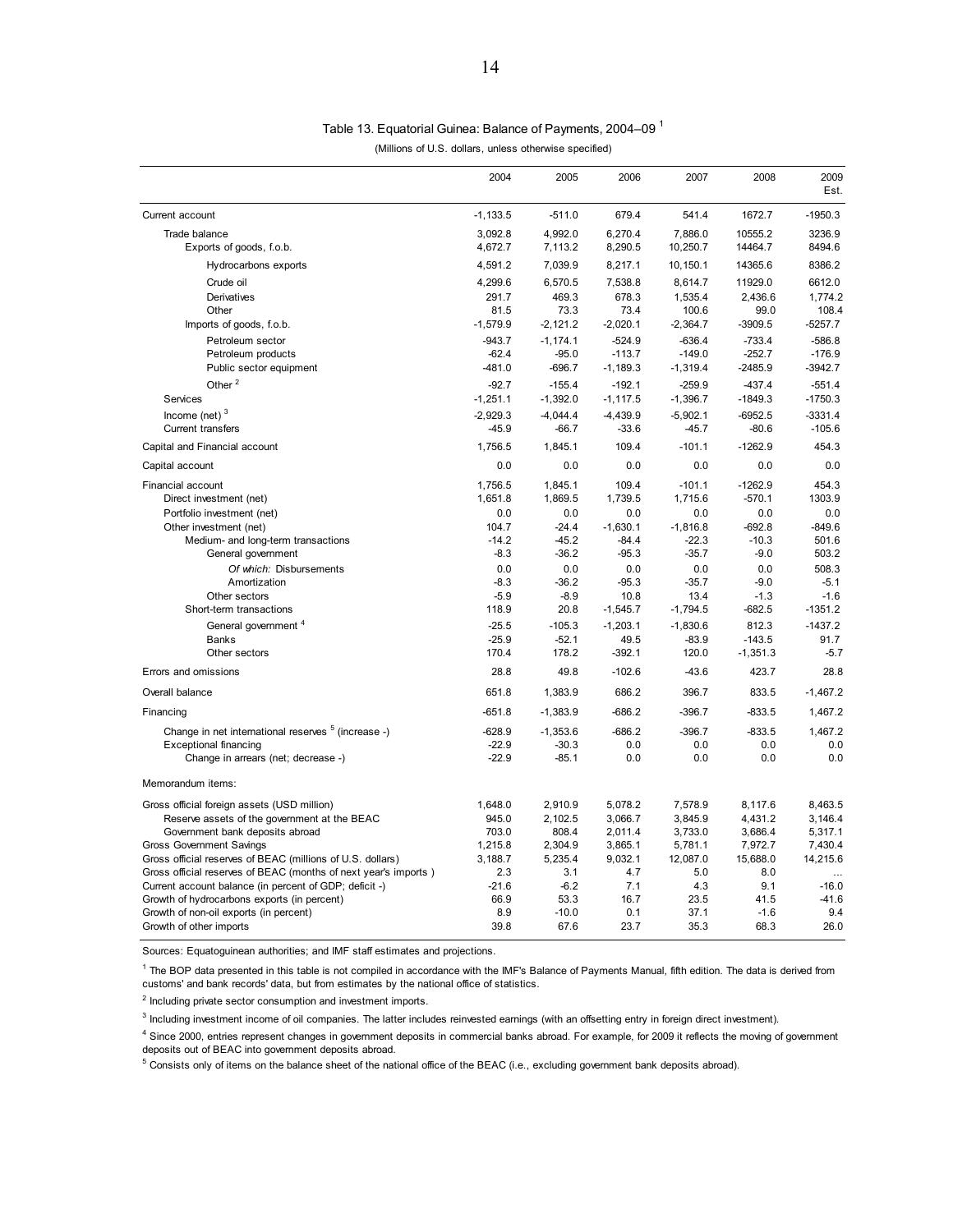|  |  | Table 14. Equatorial Guinea: Scheduled External Public Debt Service, 2004–09 |  |  |  |  |
|--|--|------------------------------------------------------------------------------|--|--|--|--|
|--|--|------------------------------------------------------------------------------|--|--|--|--|

|                                                       | 2004 | 2005 | 2006  | 2007 | 2008 | 2009 |
|-------------------------------------------------------|------|------|-------|------|------|------|
| <b>Multilateral creditors</b>                         | 4.8  | 4.0  | 4.0   | 4.5  | 4.6  | 4.1  |
| Principal                                             | 3.5  | 2.8  | 3.1   | 3.6  | 3.8  | 3.3  |
| Interest                                              | 1.3  | 1.2  | 0.9   | 0.9  | 0.8  | 0.7  |
| <b>Bilateral creditors</b>                            | 6.1  | 34.7 | 97.0  | 32.6 | 5.4  | 15.8 |
| Principal                                             | 4.9  | 33.6 | 96.3  | 32.1 | 5.2  | 1.7  |
| Interest                                              | 1.2  | 1.1  | 0.7   | 0.5  | 0.2  | 14.1 |
| Paris Club creditors                                  | 2.9  | 31.4 | 91.3  | 30.8 | 3.6  | 0.1  |
| Principal                                             | 1.7  | 30.3 | 90.6  | 30.3 | 3.4  | 0.1  |
| Interest                                              | 1.2  | 1.1  | 0.7   | 0.5  | 0.2  | 0.1  |
| Other bilateral creditors                             | 3.2  | 3.3  | 5.7   | 1.8  | 1.8  | 15.6 |
| Principal                                             | 3.2  | 3.3  | 5.7   | 1.8  | 1.8  | 1.7  |
| Interest                                              | 0.0  | 0.0  | 0.0   | 0.0  | 0.0  | 14.0 |
| Total                                                 | 10.9 | 38.7 | 100.9 | 37.1 | 10.0 | 19.8 |
| Principal                                             | 8.3  | 36.4 | 99.4  | 35.7 | 9.0  | 5.1  |
| Interest                                              | 2.5  | 2.3  | 1.6   | 1.3  | 1.0  | 14.8 |
| Memorandum items:                                     |      |      |       |      |      |      |
| Debt-service ratio                                    |      |      |       |      |      |      |
| In percent of exports of goods and nonfactor services | 0.2  | 0.5  | 1.2   | 0.4  | 0.1  | 0.2  |
| In percent of government revenue                      | 0.7  | 1.4  | 2.6   | 0.8  | 0.1  | 0.4  |

(Millions of U.S. dollars, unless otherwise indicated)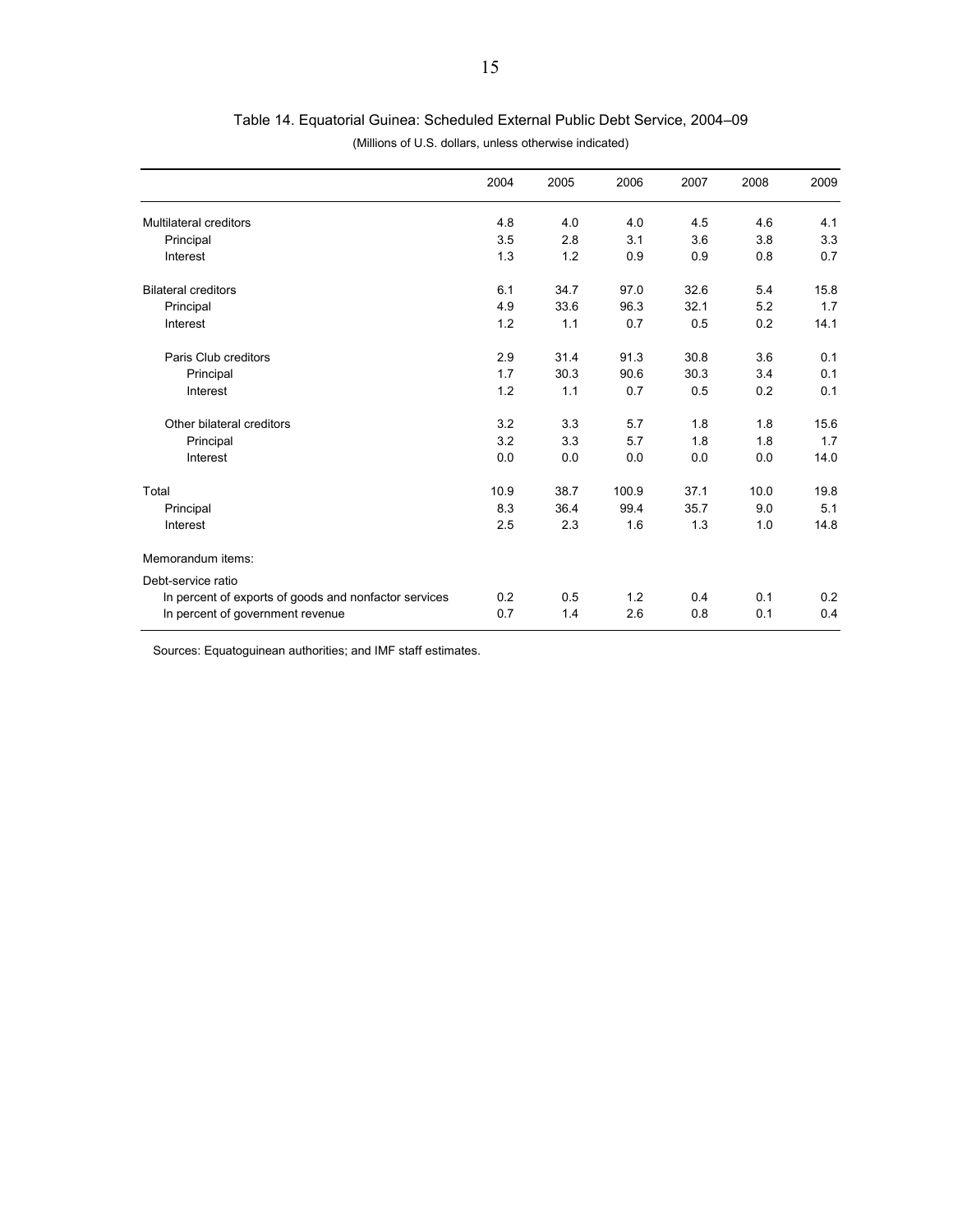|                                                   | 2004     | 2005      | 2006  | 2007      | 2008     | 2009     |
|---------------------------------------------------|----------|-----------|-------|-----------|----------|----------|
|                                                   |          |           |       |           |          | Est.     |
| Total outstanding debt                            | 323.0    | 245.4     | 156.3 | 136.3     | 120.3    | 626.1    |
| Multilateral debt                                 | 115.5    | 97.3      | 105.4 | 114.0     | 104.1    | 104.3    |
| African Development Bank/African Development Fund | 45.7     | 39.0      | 42.9  | 47.0      | 43.6     | 44.2     |
| <b>IDA</b>                                        | 55.8     | 47.3      | 51.5  | 55.9      | 51.2     | 51.4     |
| IMF                                               | 0.0      | 0.0       | 0.0   | 0.0       | 0.0      | 0.0      |
| Other                                             | 13.9     | 11.0      | 11.1  | 11.1      | 9.3      | 8.7      |
| <b>Bilateral debt</b>                             | 206.2    | 146.9     | 49.5  | 20.8      | 14.7     | 521.7    |
| Commercial banks and suppliers' credits           | $\cdots$ | $\ddotsc$ | .     | $\ddotsc$ | $\cdots$ | $\cdots$ |
| Memorandum items:                                 |          |           |       |           |          |          |
| Paris Club creditors                              | 166.4    | 115.4     | 33.7  | 5.0       | 1.4      | 1.4      |
| Non-Paris Club creditors                          | 156.7    | 130.0     | 122.6 | 131.3     | 118.8    | 624.6    |
| China                                             | 39.8     | 31.5      | 15.8  | 15.8      | 13.3     | 520.3    |

#### Table 15. Equatorial Guinea: External Medium- and Long-Term Outstanding Public Debt, 2004–09

(Millions of U.S. dollars, unless otherwise indicated)